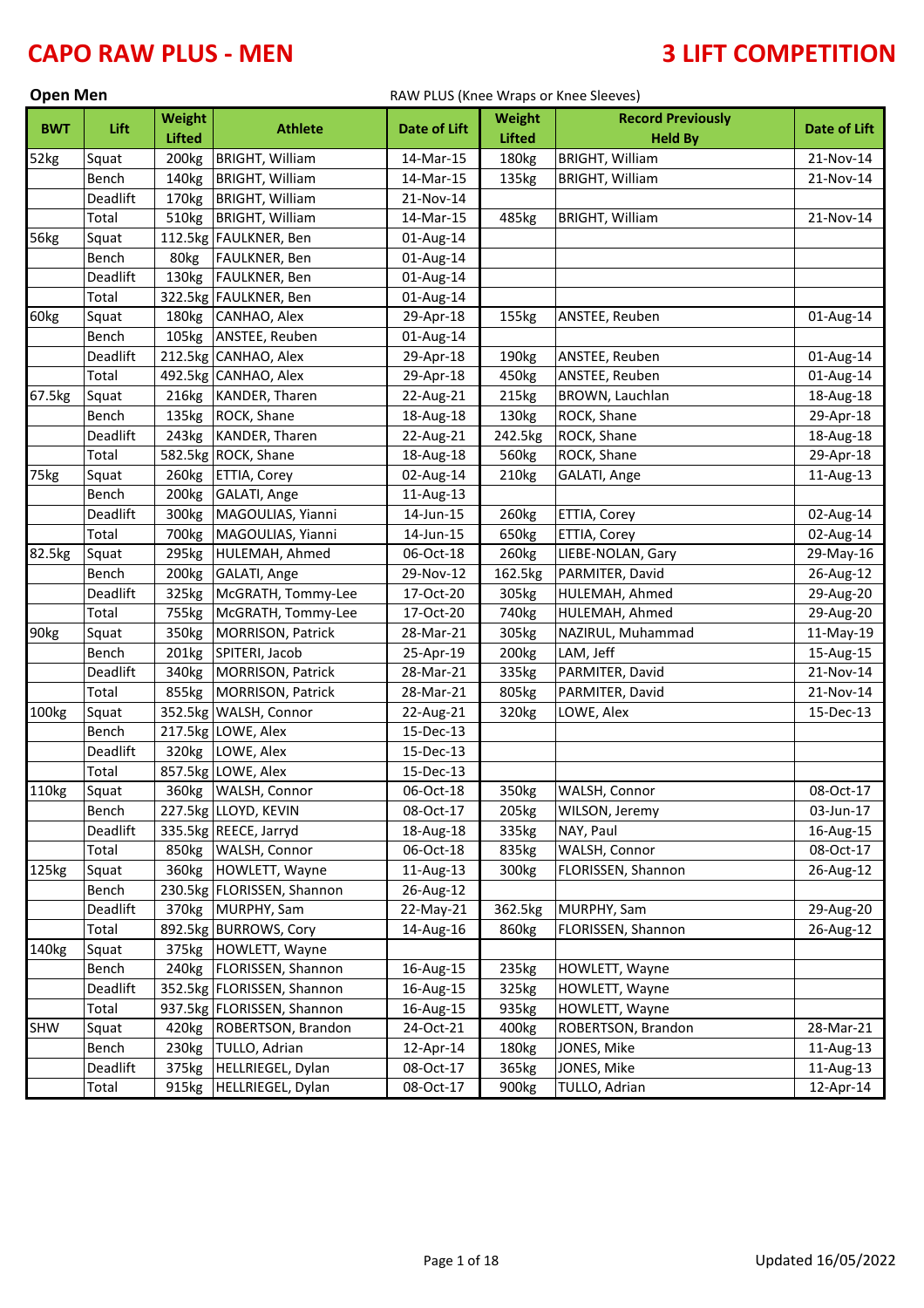| Sub Teen Men (10-12) |                                 | Unofficial WPC   |                | RAW PLUS (Knee Wraps or Knee Sleeves) |                         |                                            |                     |
|----------------------|---------------------------------|------------------|----------------|---------------------------------------|-------------------------|--------------------------------------------|---------------------|
| <b>BWT</b>           | Lift                            | Weight<br>Lifted | <b>Athlete</b> | <b>Date of Lift</b>                   | Weight<br><b>Lifted</b> | <b>Record Previously</b><br><b>Held By</b> | <b>Date of Lift</b> |
| 52kg                 | Squat                           |                  |                |                                       |                         |                                            |                     |
|                      | Bench                           |                  |                |                                       |                         |                                            |                     |
|                      | Deadlift                        |                  |                |                                       |                         |                                            |                     |
|                      | Total                           |                  |                |                                       |                         |                                            |                     |
| 56kg                 | Squat                           |                  |                |                                       |                         |                                            |                     |
|                      | Bench                           |                  |                |                                       |                         |                                            |                     |
|                      | Deadlift                        |                  |                |                                       |                         |                                            |                     |
|                      | Total                           |                  |                |                                       |                         |                                            |                     |
| 60kg                 | Squat                           |                  |                |                                       |                         |                                            |                     |
|                      | Bench                           |                  |                |                                       |                         |                                            |                     |
|                      | Deadlift                        |                  |                |                                       |                         |                                            |                     |
|                      | Total                           |                  |                |                                       |                         |                                            |                     |
| 67.5kg               | Squat                           |                  |                |                                       |                         |                                            |                     |
|                      | Bench                           |                  |                |                                       |                         |                                            |                     |
|                      | Deadlift                        |                  |                |                                       |                         |                                            |                     |
|                      | Total                           |                  |                |                                       |                         |                                            |                     |
| 75kg                 | Squat                           |                  |                |                                       |                         |                                            |                     |
|                      | Bench                           |                  |                |                                       |                         |                                            |                     |
|                      | Deadlift                        |                  |                |                                       |                         |                                            |                     |
|                      | Total                           |                  |                |                                       |                         |                                            |                     |
| 82.5kg               | Squat                           |                  |                |                                       |                         |                                            |                     |
|                      | Bench                           |                  |                |                                       |                         |                                            |                     |
|                      | Deadlift                        |                  |                |                                       |                         |                                            |                     |
|                      | Total                           |                  |                |                                       |                         |                                            |                     |
| 90kg                 | Squat                           |                  |                |                                       |                         |                                            |                     |
|                      | Bench                           |                  |                |                                       |                         |                                            |                     |
|                      | Deadlift                        |                  |                |                                       |                         |                                            |                     |
|                      | Total                           |                  |                |                                       |                         |                                            |                     |
| 100kg                | Squat                           |                  |                |                                       |                         |                                            |                     |
|                      | Bench                           |                  |                |                                       |                         |                                            |                     |
|                      | Deadlift<br>$\overline{T}$ otal |                  |                |                                       |                         |                                            |                     |
|                      |                                 |                  |                |                                       |                         |                                            |                     |
| 110kg                | Squat                           |                  |                |                                       |                         |                                            |                     |
|                      | Bench<br>Deadlift               |                  |                |                                       |                         |                                            |                     |
|                      | Total                           |                  |                |                                       |                         |                                            |                     |
| $\overline{1}$ 25kg  | Squat                           |                  |                |                                       |                         |                                            |                     |
|                      | Bench                           |                  |                |                                       |                         |                                            |                     |
|                      | Deadlift                        |                  |                |                                       |                         |                                            |                     |
|                      | Total                           |                  |                |                                       |                         |                                            |                     |
| 140kg                | Squat                           |                  |                |                                       |                         |                                            |                     |
|                      | Bench                           |                  |                |                                       |                         |                                            |                     |
|                      | Deadlift                        |                  |                |                                       |                         |                                            |                     |
|                      | Total                           |                  |                |                                       |                         |                                            |                     |
| <b>SHW</b>           | $\overline{$ Squat              |                  |                |                                       |                         |                                            |                     |
|                      | Bench                           |                  |                |                                       |                         |                                            |                     |
|                      | Deadlift                        |                  |                |                                       |                         |                                            |                     |
|                      | Total                           |                  |                |                                       |                         |                                            |                     |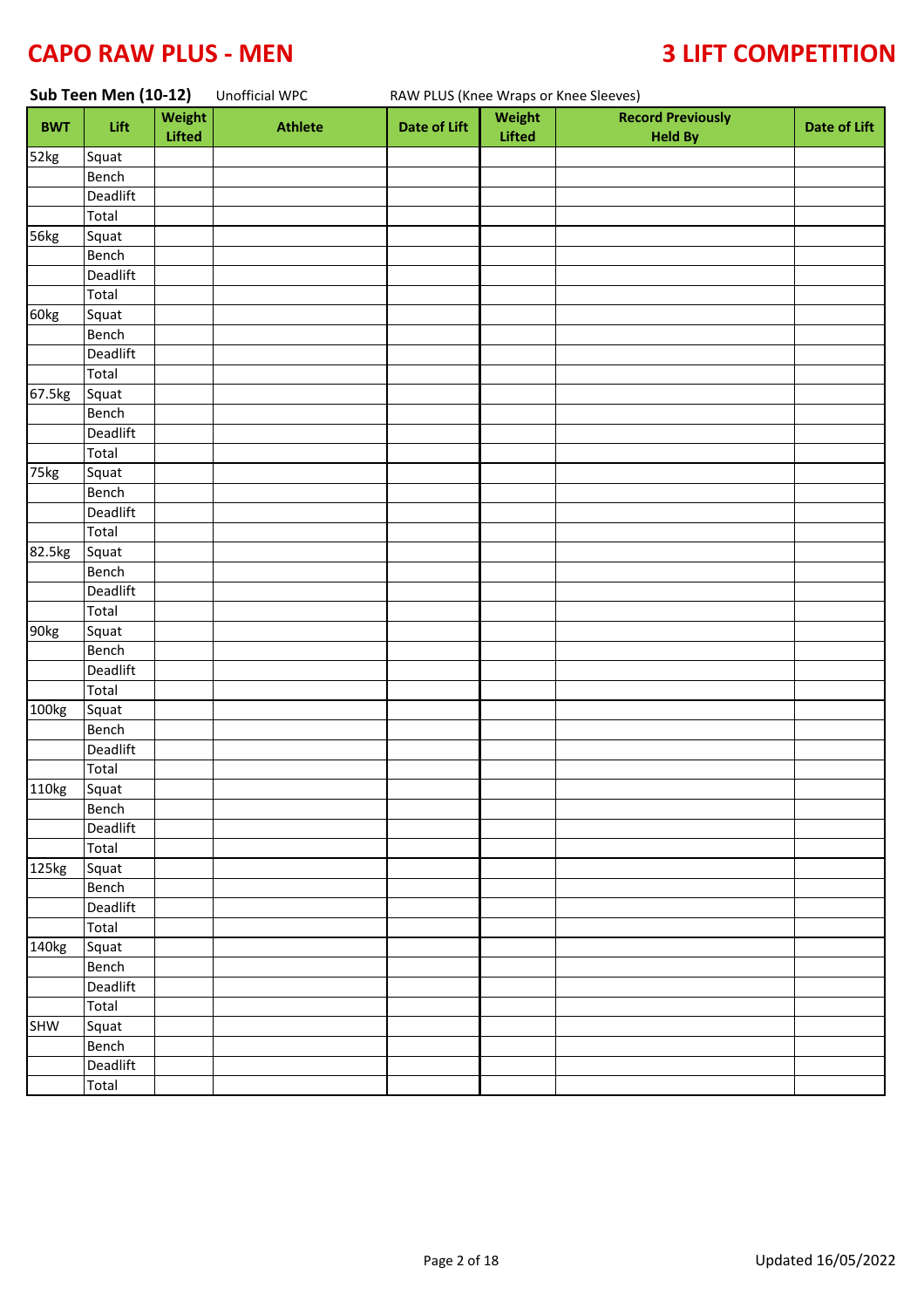|            | Teenage Men (13-15) |                                |                         | RAW PLUS (Knee Wraps or Knee Sleeves) |                                |                                            |              |  |
|------------|---------------------|--------------------------------|-------------------------|---------------------------------------|--------------------------------|--------------------------------------------|--------------|--|
| <b>BWT</b> | Lift                | <b>Weight</b><br><b>Lifted</b> | <b>Athlete</b>          | Date of Lift                          | <b>Weight</b><br><b>Lifted</b> | <b>Record Previously</b><br><b>Held By</b> | Date of Lift |  |
|            |                     |                                |                         |                                       |                                |                                            |              |  |
| 52kg       | Squat               | 85kg                           | RYAN, Mitchell          | 30-Nov-19                             |                                |                                            |              |  |
|            | Bench               | 35kg                           | RYAN, Mitchell          | 30-Nov-19                             |                                |                                            |              |  |
|            | Deadlift            | 110kg                          | RYAN, Mitchell          | 30-Nov-19                             |                                |                                            |              |  |
|            | Total               | 230kg                          | RYAN, Mitchell          | 30-Nov-19                             |                                |                                            |              |  |
| 56kg       | Squat               |                                |                         |                                       |                                |                                            |              |  |
|            | Bench               |                                |                         |                                       |                                |                                            |              |  |
|            | Deadlift            |                                |                         |                                       |                                |                                            |              |  |
|            | Total               |                                |                         |                                       |                                |                                            |              |  |
| 60kg       | Squat               | 115kg                          | <b>BOROS, Daniel</b>    | 17-Aug-19                             | 85kg                           | <b>BOROS, Daniel</b>                       | 09-Jun-19    |  |
|            | Bench               |                                | 52.5kg RYAN, Mitchell   | 17-Oct-20                             | 47.5kg                         | <b>BOROS, Daniel</b>                       | 17-Aug-19    |  |
|            | Deadlift            |                                | 142.5kg BOROS, Daniel   | 17-Aug-19                             | 127.5kg                        | <b>BOROS, Daniel</b>                       | 09-Jun-19    |  |
|            | Total               | 305kg                          | <b>BOROS, Daniel</b>    | 17-Aug-19                             | 247.5kg                        | <b>BOROS, Daniel</b>                       | 09-Jun-19    |  |
| 67.5kg     | Squat               | 130kg                          | <b>BOROS, Daniel</b>    | 10-Nov-19                             |                                |                                            |              |  |
|            | Bench               | 55kg                           | HOLDEN, Joshua          | 29-Aug-20                             | 52.5kg                         | <b>BOROS, Daniel</b>                       | 10-Nov-19    |  |
|            | Deadlift            | 140kg                          | <b>BOROS, Daniel</b>    | 10-Nov-19                             |                                |                                            |              |  |
|            | Total               |                                | 322.5kg BOROS, Daniel   | 10-Nov-19                             |                                |                                            |              |  |
| 75kg       | Squat               | 170kg                          | <b>BOROS, Daniel</b>    | 22-Aug-21                             | 167.5kg                        | <b>BOROS, Daniel</b>                       | 22-May-21    |  |
|            | Bench               | 70kg                           | <b>BOROS, Daniel</b>    | 21-Mar-21                             |                                |                                            |              |  |
|            | Deadlift            |                                | 182.5kg BOROS, Daniel   | 22-Aug-21                             | 175kg                          | <b>BOROS, Daniel</b>                       | 22-May-21    |  |
|            | Total               |                                | 420kg BOROS, Daniel     | 22-Aug-21                             | 407.5kg                        | <b>BOROS, Daniel</b>                       | 22-May-21    |  |
| 82.5kg     | Squat               | 155kg                          | DOWLEY, Owen            | 17-Aug-19                             | 145kg                          | DOWLEY, Owen                               | 09-Jun-19    |  |
|            | Bench               |                                | 92.5kg MARSHALL, Sam    | 14-May-16                             |                                |                                            |              |  |
|            | Deadlift            | 165kg                          | DOWLEY, Owen            | 09-Jun-19                             | 140kg                          | MARSHALL, Sam                              | 14-May-16    |  |
|            | Total               | 400kg                          | DOWLEY, Owen            | 09-Jun-19                             | 355kg                          | MARSHALL, Sam                              | 14-May-16    |  |
| 90kg       | Squat               |                                | 167.5kg CRAWFORD, Cadel | 30-Nov-19                             | 160kg                          | BARRINGTON-JACOBI, Mackenzie               | 12-Aug-17    |  |
|            | Bench               | 96kg                           | DOWLEY, Owen            | 10-Nov-19                             | 95kg                           | MARSHALL, Sam                              | 13-Aug-16    |  |
|            | Deadlift            | 170 <sub>kg</sub>              | CRAWFORD, Cadel         | 30-Nov-19                             | 162.5kg                        | BARRINGTON-JACOBI, Mackenzie               | 12-Aug-17    |  |
|            | Total               | 430kg                          | CRAWFORD, Cadel         | 30-Nov-19                             | 382.5kg                        | BARRINGTON-JACOBI, Mackenzie               | 12-Aug-17    |  |
| 100kg      | Squat               | 155kg                          | <b>HEATH, Dane</b>      | 29-Apr-18                             |                                |                                            |              |  |
|            | Bench               | 100kg                          | <b>HEATH, Dane</b>      | 29-Apr-18                             |                                |                                            |              |  |
|            | Deadlift            | 165kg                          | <b>HEATH, Dane</b>      | 29-Apr-18                             |                                |                                            |              |  |
|            | Total               |                                | 420kg   HEATH, Dane     | 29-Apr-18                             |                                |                                            |              |  |
| 110kg      | Squat               |                                |                         |                                       |                                |                                            |              |  |
|            | Bench               |                                |                         |                                       |                                |                                            |              |  |
|            | Deadlift            |                                |                         |                                       |                                |                                            |              |  |
|            | Total               |                                |                         |                                       |                                |                                            |              |  |
| 125kg      | Squat               |                                |                         |                                       |                                |                                            |              |  |
|            | Bench               |                                |                         |                                       |                                |                                            |              |  |
|            | Deadlift            |                                |                         |                                       |                                |                                            |              |  |
|            | Total               |                                |                         |                                       |                                |                                            |              |  |
| 140kg      | Squat               |                                |                         |                                       |                                |                                            |              |  |
|            | Bench               |                                |                         |                                       |                                |                                            |              |  |
|            | Deadlift            |                                |                         |                                       |                                |                                            |              |  |
|            | Total               |                                |                         |                                       |                                |                                            |              |  |
| <b>SHW</b> | Squat               |                                |                         |                                       |                                |                                            |              |  |
|            | Bench               |                                |                         |                                       |                                |                                            |              |  |
|            | Deadlift            |                                |                         |                                       |                                |                                            |              |  |
|            | Total               |                                |                         |                                       |                                |                                            |              |  |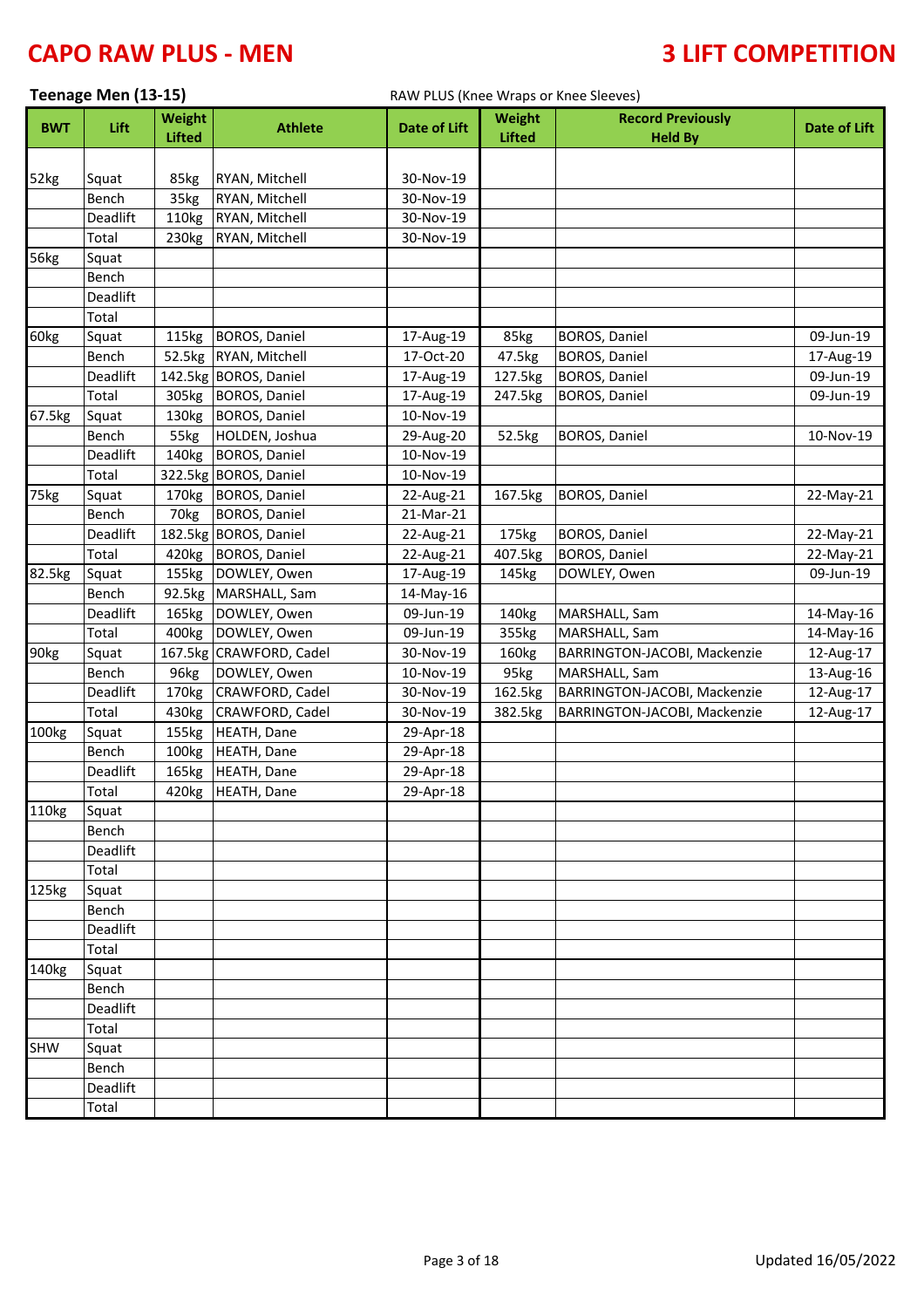|            | Teenage Men (16-17) |                                |                          | RAW PLUS (Knee Wraps or Knee Sleeves) |                         |                                            |              |  |
|------------|---------------------|--------------------------------|--------------------------|---------------------------------------|-------------------------|--------------------------------------------|--------------|--|
| <b>BWT</b> | Lift                | <b>Weight</b><br><b>Lifted</b> | <b>Athlete</b>           | <b>Date of Lift</b>                   | Weight<br><b>Lifted</b> | <b>Record Previously</b><br><b>Held By</b> | Date of Lift |  |
|            |                     |                                |                          |                                       |                         |                                            |              |  |
| 52kg       | Squat               |                                |                          |                                       |                         |                                            |              |  |
|            | Bench               |                                |                          |                                       |                         |                                            |              |  |
|            | Deadlift            |                                |                          |                                       |                         |                                            |              |  |
|            | Total               |                                |                          |                                       |                         |                                            |              |  |
| 56kg       | Squat               |                                |                          |                                       |                         |                                            |              |  |
|            | Bench               |                                |                          |                                       |                         |                                            |              |  |
|            | <b>Deadlift</b>     |                                |                          |                                       |                         |                                            |              |  |
|            | Total               |                                |                          |                                       |                         |                                            |              |  |
| 60kg       | Squat               |                                |                          |                                       |                         |                                            |              |  |
|            | Bench<br>Deadlift   |                                |                          |                                       |                         |                                            |              |  |
|            | Total               |                                |                          |                                       |                         |                                            |              |  |
| 67.5kg     | Squat               |                                |                          |                                       |                         |                                            |              |  |
|            | Bench               |                                |                          |                                       |                         |                                            |              |  |
|            | Deadlift            |                                |                          |                                       |                         |                                            |              |  |
|            | Total               |                                |                          |                                       |                         |                                            |              |  |
| 75kg       | Squat               |                                | 191kg CHARD, Daniel      | 01-Aug-14                             |                         |                                            |              |  |
|            | Bench               |                                | 107.5kg CHARD, Daniel    | 01-Aug-14                             |                         |                                            |              |  |
|            | Deadlift            |                                | 225kg LAM, Pho           | 17-Oct-20                             | 220kg                   | CHARD, Daniel                              | 01-Aug-14    |  |
|            | Total               |                                | 507.5kg CHARD, Daniel    | 01-Aug-14                             |                         |                                            |              |  |
| 82.5kg     | Squat               |                                | 212.5kg BURROWS, Jesse   | 25-Aug-12                             |                         |                                            |              |  |
|            | Bench               |                                | 135.5kg BURROWS, Jesse   | 25-Aug-12                             |                         |                                            |              |  |
|            | Deadlift            |                                | 252.5kg BURROWS, Jesse   | 25-Aug-12                             |                         |                                            |              |  |
|            | Total               |                                | 597.5kg BURROWS, Jesse   | 25-Aug-12                             |                         |                                            |              |  |
| 90kg       | Squat               | 215kg                          | <b>HARRIS, Trent</b>     | 10-Aug-13                             |                         |                                            |              |  |
|            | Bench               | 140 <sub>kg</sub>              | HARRIS, Trent            | 10-Aug-13                             |                         |                                            |              |  |
|            | Deadlift            | 230kg                          | <b>HARRIS, Trent</b>     | 10-Aug-13                             |                         |                                            |              |  |
|            | Total               | 585kg                          | <b>HARRIS, Trent</b>     | 10-Aug-13                             |                         |                                            |              |  |
| 100kg      | Squat               | 205kg                          | PICCININ, Thomas         | $25 - Apr - 21$                       | 202.5kg                 | HARTIGAN, Connor                           | 17-Oct-20    |  |
|            | Bench               | 130kg                          | PICCININ, Thomas         | 25-Apr-21                             | 125kg                   | GORDON, Dijon                              |              |  |
|            | Deadlift            | 230kg                          | PICCININ, Thomas         | 25-Apr-21                             | 215kg                   | HARTIGAN, Connor                           | 17-Oct-20    |  |
|            | Total               |                                | 555kg   PICCININ, Thomas | 25-Apr-21                             | 527.5kg                 | HARTIGAN, Connor                           | 17-Oct-20    |  |
| 110kg      | Squat               | 260kg                          | McNALLY, Brodie          | 12-Aug-16                             | 225kg                   | McNALLY, Brodie                            | 29-May-16    |  |
|            | Bench               |                                | 140kg McNALLY, Brodie    | 12-Aug-16                             | 132.5kg                 | McNALLY, Brodie                            | 29-May-16    |  |
|            | Deadlift            | 260 <sub>kg</sub>              | McNALLY, Brodie          | 12-Aug-16                             | 240 <sub>kg</sub>       | McNALLY, Brodie                            | 29-May-16    |  |
|            | Total               |                                | 642.5kg McNALLY, Brodie  | 12-Aug-16                             | 597.5kg                 | McNALLY, Brodie                            | 29-May-16    |  |
| 125kg      | Squat               |                                |                          |                                       |                         |                                            |              |  |
|            | Bench               |                                |                          |                                       |                         |                                            |              |  |
|            | Deadlift            |                                |                          |                                       |                         |                                            |              |  |
|            | Total               |                                |                          |                                       |                         |                                            |              |  |
| 140kg      | Squat               |                                |                          |                                       |                         |                                            |              |  |
|            | <b>Bench</b>        |                                |                          |                                       |                         |                                            |              |  |
|            | Deadlift            |                                |                          |                                       |                         |                                            |              |  |
|            | Total               |                                |                          |                                       |                         |                                            |              |  |
| <b>SHW</b> | Squat               |                                |                          |                                       |                         |                                            |              |  |
|            | Bench               |                                |                          |                                       |                         |                                            |              |  |
|            | Deadlift            |                                |                          |                                       |                         |                                            |              |  |
|            | Total               |                                |                          |                                       |                         |                                            |              |  |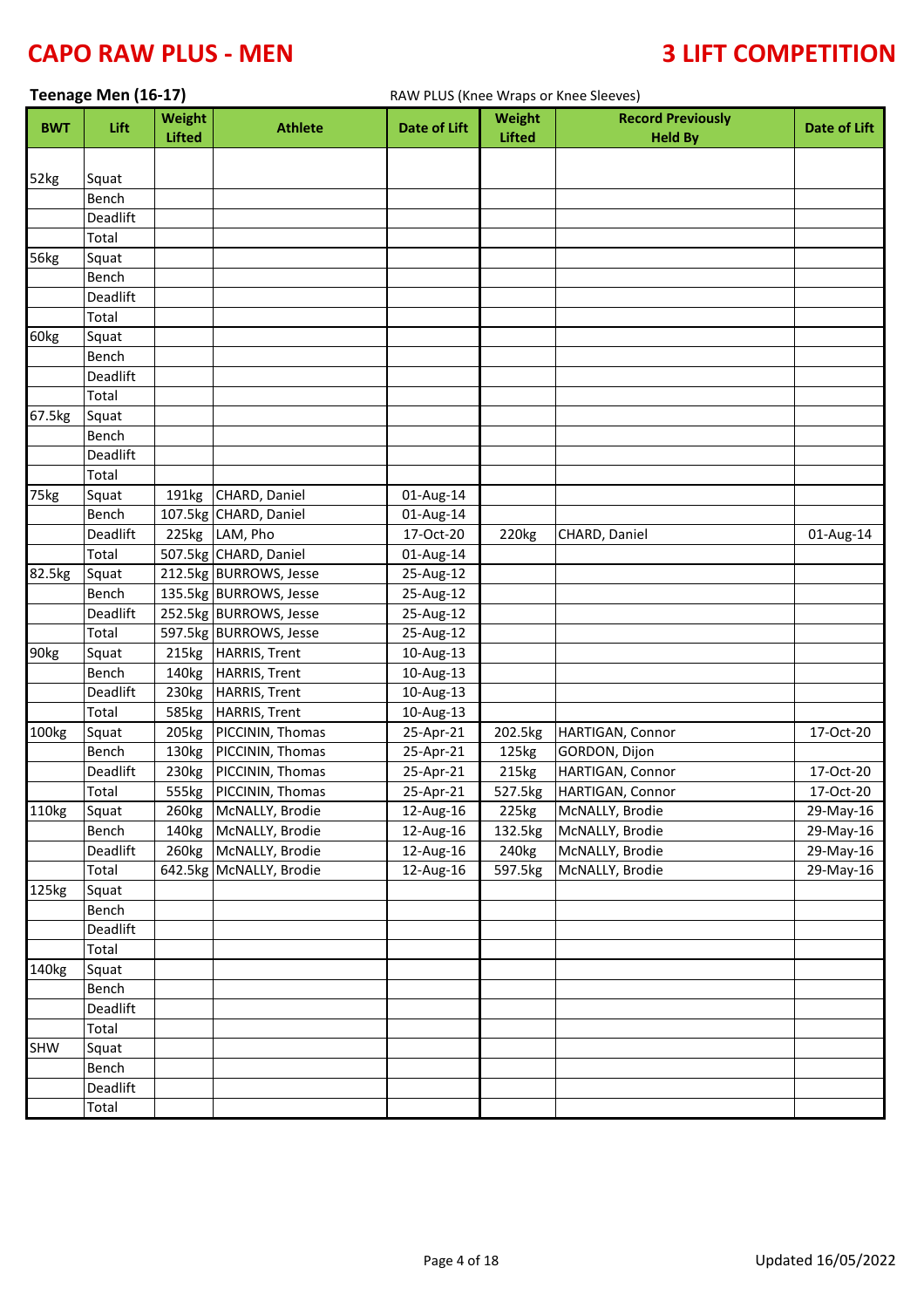|                   | Teenage Men (18-19) |                   |                          | RAW PLUS (Knee Wraps or Knee Sleeves) |                   |                          |                     |
|-------------------|---------------------|-------------------|--------------------------|---------------------------------------|-------------------|--------------------------|---------------------|
| <b>BWT</b>        | Lift                | Weight            | <b>Athlete</b>           | Date of Lift                          | Weight            | <b>Record Previously</b> | <b>Date of Lift</b> |
|                   |                     | <b>Lifted</b>     |                          |                                       | <b>Lifted</b>     | <b>Held By</b>           |                     |
|                   |                     |                   |                          |                                       |                   |                          |                     |
| 52kg              | Squat<br>Bench      |                   |                          |                                       |                   |                          |                     |
|                   | Deadlift            |                   |                          |                                       |                   |                          |                     |
|                   | Total               |                   |                          |                                       |                   |                          |                     |
| 56kg              | Squat               |                   |                          |                                       |                   |                          |                     |
|                   | Bench               |                   |                          |                                       |                   |                          |                     |
|                   | Deadlift            |                   |                          |                                       |                   |                          |                     |
|                   | Total               |                   |                          |                                       |                   |                          |                     |
| 60kg              | Squat               |                   |                          |                                       |                   |                          |                     |
|                   | Bench               |                   |                          |                                       |                   |                          |                     |
|                   | Deadlift            |                   |                          |                                       |                   |                          |                     |
|                   | Total               |                   |                          |                                       |                   |                          |                     |
| 67.5kg            | Squat               |                   | 202.5kg BROWN, Lauchlan  | 30-Apr-17                             |                   |                          |                     |
|                   | Bench               |                   | 122.5kg BROWN, Lauchlan  | 30-Apr-17                             |                   |                          |                     |
|                   | Deadlift            | 205kg             | BROWN, Lauchlan          | 30-Apr-17                             |                   |                          |                     |
|                   | Total               | 530 <sub>kg</sub> | BROWN, Lauchlan          | 30-Apr-17                             |                   |                          |                     |
| 75kg              | Squat               | 210kg             | CHARD, Daniel            | 21-Nov-14                             | 191kg             | CHARD, Daniel            | 02-Aug-14           |
|                   | Bench               |                   | 115kg CHARD, Daniel      | 21-Nov-14                             | 107.5kg           | CHARD, Daniel            | 02-Aug-14           |
|                   | Deadlift            |                   | 237.5kg BENNETT, William | 22-Aug-21                             | 232.5kg           | CHARD, Daniel            | 21-Nov-14           |
|                   | Total               |                   | 557.5kg CHARD, Daniel    | 21-Nov-14                             | 507.5kg           | CHARD, Daniel            | 02-Aug-14           |
| 82.5kg            | Squat               | 240 <sub>kg</sub> | SHAKESPEARE, Luke        | 25-May-14                             | 160kg             | <b>EVANS, Thomas</b>     | 12-Apr-14           |
|                   | Bench               |                   | 140kg SHAKESPEARE, Luke  | 25-May-14                             | 85kg              | EVANS, Thomas            | 12-Apr-14           |
|                   | Deadlift            | 260 <sub>kg</sub> | SHAKESPEARE, Luke        | 25-May-14                             | 200 <sub>kg</sub> | EVANS, Thomas            | 12-Apr-14           |
|                   | Total               | 640kg             | SHAKESPEARE, Luke        | 25-May-14                             | 445kg             | EVANS, Thomas            | 12-Apr-14           |
| 90kg              | Squat               | 300kg             | <b>BURROWS, Jesse</b>    | 10-Aug-13                             |                   |                          |                     |
|                   | Bench               |                   | 175kg YUAN, Kevin        | 25-May-14                             | 150kg             | <b>BURROWS, Jesse</b>    | 10-Aug-13           |
|                   | Deadlift            | 280 <sub>kg</sub> | <b>BURROWS, Jesse</b>    | 10-Aug-13                             |                   |                          |                     |
|                   | Total               | 725kg             | <b>BURROWS, Jesse</b>    | 10-Aug-13                             |                   |                          |                     |
| 100 <sub>kg</sub> | Squat               |                   | 307.5kg HARRIS, Trent    | 14-Jun-15                             | 230kg             | EARLE, Jarrod            | 01-Aug-14           |
|                   | Bench               | 170 <sub>kg</sub> | <b>HARRIS, Trent</b>     | 14-Jun-15                             | 155kg             | EARLE, Jarrod            | 01-Aug-14           |
|                   | Deadlift            |                   | 260kg HARRIS, Trent      | 14-Jun-15                             | 255kg             | EARLE, Jarrod            | 01-Aug-14           |
|                   | Total               |                   | 737.5kg HARRIS, Trent    | 14-Jun-15                             | 640kg             | EARLE, Jarrod            | 01-Aug-14           |
| 110kg             | Squat               | 360kg             | WALSH, Connor            | 06-Oct-18                             | 350kg             | WALSH, Connor            | 08-Oct-17           |
|                   | Bench               | 200 <sub>kg</sub> | <b>BURROWS, Jesse</b>    | 01-Aug-14                             | 145kg             | <b>BUCHANEK, Jeremy</b>  |                     |
|                   | Deadlift            | 300kg             | <b>BURROWS, Jesse</b>    | 01-Aug-14                             | 257.5kg           | <b>BUCHANEK, Jeremy</b>  |                     |
|                   | Total               | 850kg             | WALSH, Connor            | 06-Oct-18                             | 835kg             | WALSH, Connor            | 08-Oct-17           |
| 125kg             | Squat               |                   |                          |                                       |                   |                          |                     |
|                   | Bench               |                   |                          |                                       |                   |                          |                     |
|                   | Deadlift            |                   |                          |                                       |                   |                          |                     |
|                   | Total               |                   |                          |                                       |                   |                          |                     |
| 140kg             | Squat               | 150kg             | OAKENFULL, Dylan         | 01-Aug-14                             |                   |                          |                     |
|                   | Bench               | 100kg             | OAKENFULL, Dylan         | 01-Aug-14                             |                   |                          |                     |
|                   | Deadlift            | 170 <sub>kg</sub> | OAKENFULL, Dylan         | 01-Aug-14                             |                   |                          |                     |
|                   | Total               | 420kg             | OAKENFULL, Dylan         | 01-Aug-14                             |                   |                          |                     |
| <b>SHW</b>        | Squat               | 155kg             | OAKENFULL, Dylan         | 10-Aug-13                             |                   |                          |                     |
|                   | Bench               |                   | 92.5kg OAKENFULL, Dylan  | 10-Aug-13                             |                   |                          |                     |
|                   | Deadlift            | 190kg             | OAKENFULL, Dylan         | 10-Aug-13                             |                   |                          |                     |
|                   | Total               |                   | 427.5kg OAKENFULL, Dylan | 10-Aug-13                             |                   |                          |                     |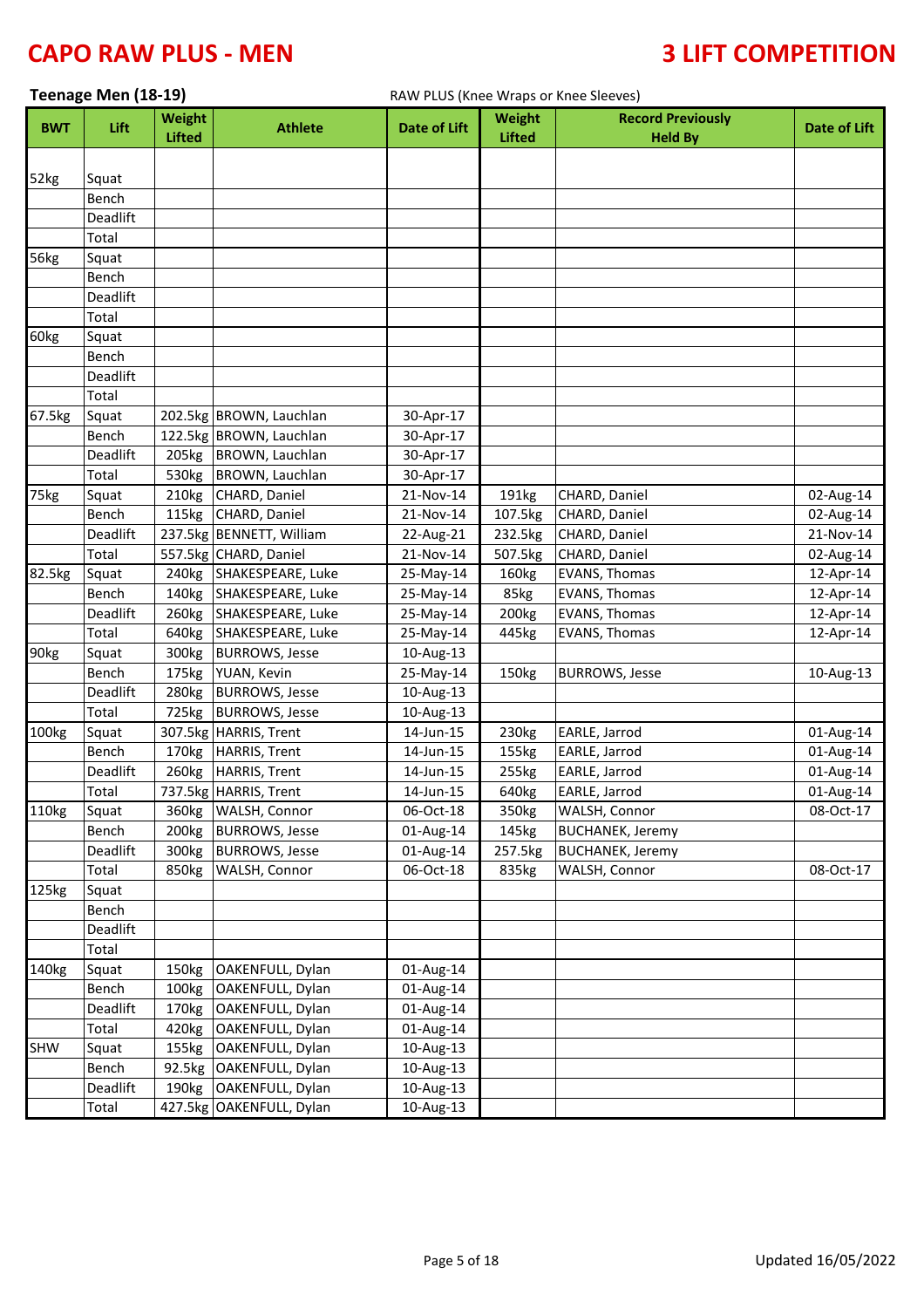# **CAPO RAW PLUS - MEN 4 2008 10 2009 10 2009 10 3 2 2 2 3 2 2 3 2 4 7 2 3 2 4 7 2 3 4 7 2 3 4 7 3 4 7 2 3 4 7 2 4 7 2 4 7 2 4 7 2 4 7 2 4 7 2 4 7 2 4 7 2 4 7 2 4 7 2 4 7 2 4 7 2 4 7 2 4 7 2 4 7 2 4 7 2 4 7 2 4 7 2 4 7 2 4 7**

|            | Junior Men (20-23) |                                |                          | RAW PLUS (Knee Wraps or Knee Sleeves) |                                |                                            |              |
|------------|--------------------|--------------------------------|--------------------------|---------------------------------------|--------------------------------|--------------------------------------------|--------------|
| <b>BWT</b> | Lift               | <b>Weight</b><br><b>Lifted</b> | <b>Athlete</b>           | <b>Date of Lift</b>                   | <b>Weight</b><br><b>Lifted</b> | <b>Record Previously</b><br><b>Held By</b> | Date of Lift |
|            |                    |                                |                          |                                       |                                |                                            |              |
| 52kg       | Squat              |                                |                          |                                       |                                |                                            |              |
|            | Bench              |                                |                          |                                       |                                |                                            |              |
|            | Deadlift           |                                |                          |                                       |                                |                                            |              |
|            | Total              |                                |                          |                                       |                                |                                            |              |
| 56kg       | Squat              |                                | 112.5kg FAULKNER, Ben    | 01-Aug-14                             |                                |                                            |              |
|            | Bench              | 80kg                           | FAULKNER, Ben            | 01-Aug-14                             |                                |                                            |              |
|            | Deadlift           | 130kg                          | <b>FAULKNER, Ben</b>     | 01-Aug-14                             |                                |                                            |              |
|            | Total              |                                | 322.5kg FAULKNER, Ben    | 01-Aug-14                             |                                |                                            |              |
| 60kg       | Squat              | 155kg                          | ANSTEE, Reuben           | 01-Aug-14                             |                                |                                            |              |
|            | Bench              | 105kg                          | ANSTEE, Reuben           | 01-Aug-14                             |                                |                                            |              |
|            | Deadlift           | 190kg                          | ANSTEE, Reuben           | 01-Aug-14                             |                                |                                            |              |
|            | Total              | 450kg                          | ANSTEE, Reuben           | 01-Aug-14                             |                                |                                            |              |
| 67.5kg     | Squat              | 215kg                          | BROWN, Lauchlan          | 18-Aug-18                             | 197.5kg                        | BROWN, Lauchlan                            | 28-Apr-18    |
|            | Bench              | 122kg                          | BROWN, Lauchlan          | 18-Aug-18                             | 120kg                          | HO, Steven                                 | 25-Aug-12    |
|            | Deadlift           | 230kg                          | CROCKETT, Tristan        | 17-Oct-20                             | 218kg                          | BROWN, Lauchlan                            | 18-Aug-18    |
|            | Total              | 555kg                          | BROWN, Lauchlan          | 18-Aug-18                             | 522.5kg                        | BROWN, Lauchlan                            | 28-Apr-18    |
| 75kg       | Squat              | 260kg                          | ETTIA, Corey             | 02-Aug-14                             |                                |                                            |              |
|            | Bench              | 150kg                          | MAGOULIAS, Yianni        | 14-Jun-15                             | 145kg                          | PETKOVIC, Aleks                            | 14-Mar-15    |
|            | Deadlift           | 300kg                          | MAGOULIAS, Yianni        | 14-Jun-15                             | 260kg                          | ETTIA, Corey                               | 02-Aug-14    |
|            | Total              | 700 <sub>kg</sub>              | MAGOULIAS, Yianni        | 14-Jun-15                             | 650kg                          | ETTIA, Corey                               | 02-Aug-14    |
| 82.5kg     | Squat              | 270 <sub>kg</sub>              | <b>EMERY, Reid</b>       | 07-May-22                             | 246kg                          | <b>BISSET, Jamie</b>                       | 15-Aug-15    |
|            | Bench              | 170 <sub>kg</sub>              | <b>EMERY, Reid</b>       | 07-May-22                             | 160kg                          | EMERY, Reid                                | 22-Aug-21    |
|            | Deadlift           |                                | 282.5kg EMERY, Reid      | 07-May-22                             | 270kg                          | EMERY, Reid                                | 22-May-21    |
|            | Total              |                                | 722.5kg EMERY, Reid      | 07-May-22                             | 670                            | EMERY, Reid                                | 22-Aug-21    |
| 90kg       | Squat              | 266kg                          | THOMPSON, Shannan        | 20-May-17                             | 265kg                          | SHAKESPEARE, Luke                          | 01-Aug-14    |
|            | Bench              | 160kg                          | SHAKESPEARE, Luke        | 01-Aug-14                             | 140kg                          | BIRD, Oliver                               | 12-Apr-14    |
|            | Deadlift           | 295kg                          | NEWMAN, Chris            | 09-Jun-19                             | 290kg                          | THOMPSON, Shannan                          | 20-May-17    |
|            | Total              | 715kg                          | NEWMAN, Chris            | 09-Jun-19                             | 710kg                          | THOMPSON, Shannan                          | 20-May-17    |
| 100kg      | Squat              |                                | 352.5kg WALSH, Connor    | 22-Aug-21                             | 295kg                          | WALSH, Connor                              | 22-May-21    |
|            | Bench              | 185kg                          | WALSH, Connor            | 22-Aug-21                             | 170kg                          | GRAY, Samuel                               | 15-Aug-15    |
|            | Deadlift           | 310 <sub>kg</sub>              | MORRISSY, Tyson          | 09-May-15                             | 300kg                          | MORRISSY, Tyson                            | 01-Aug-14    |
|            | Total              |                                | 812.5kg WALSH, Connor    | 22-Aug-21                             | 737.5kg                        | MORRISSY, Tyson                            | 09-May-15    |
| 110kg      | Squat              |                                | 317.5kg MORRISSY, Tyson  | 16-Aug-15                             | 297.5kg                        | EL ACHKAR, Firas                           | 10-Aug-13    |
|            | Bench              | 190kg                          | MORRISSY, Tyson          | 16-Aug-15                             | 160kg                          | MISSAGHI, Francis                          | 31-May-15    |
|            | Deadlift           |                                | 332.5kg EL ACHKAR, Firas | 10-Aug-13                             |                                |                                            |              |
|            | Total              |                                | 800kg MORRISSY, Tyson    | 16-Aug-15                             | 780kg                          | EL ACHKAR, Firas                           | 10-Aug-13    |
| 125kg      | Squat              | 315kg                          | <b>ANDERSON, Miles</b>   | 21-Nov-14                             | 305kg                          | ANDERSON, Miles                            | 01-Aug-14    |
|            | Bench              | 190kg                          | OAKENFULL, Jacob         | 03-Aug-14                             | 150kg                          | HUNTER, Wayde                              | 01-Aug-14    |
|            | Deadlift           | 305kg                          | <b>ANDERSON, Miles</b>   | 21-Nov-14                             | 300 <sub>kg</sub>              | FISHER, Jake                               | 01-Aug-14    |
|            | Total              | 750 <sub>kg</sub>              | OAKENFULL, Jacob         | 03-Aug-14                             | 730kg                          | <b>ANDERSON, Miles</b>                     | 01-Aug-14    |
| 140kg      | Squat              | 285kg                          | WALLACE, Sam             | 14-Aug-16                             | 242.5kg                        | DAVIS, Andy                                | 03-Aug-14    |
|            | Bench              |                                | 162.5kg DAVIS, Andy      | 03-Aug-14                             |                                |                                            |              |
|            | Deadlift           | 285kg                          | WALLACE, Sam             | 14-Aug-16                             | 255kg                          | DAVIS, Andy                                | 03-Aug-14    |
|            | Total              | 730kg                          | WALLACE, Sam             | 14-Aug-16                             | 660kg                          | DAVIS, Andy                                | 03-Aug-14    |
| SHW        | Squat              | 420kg                          | ROBERTSON, Brandon       | 24-Oct-21                             | 400kg                          | ROBERTSON, Brandon                         | 28-Mar-21    |
|            | Bench              | 230kg                          | HELLRIEGEL, Dylan        | 08-Oct-17                             | 157.5kg                        | BERTUNA, Joshua                            | 10-May-14    |
|            | Deadlift           | 375kg                          | HELLRIEGEL, Dylan        | 08-Oct-17                             | 275kg                          | MAYNE, Luke                                | 01-Aug-14    |
|            | Total              |                                | 915kg HELLRIEGEL, Dylan  | 08-Oct-17                             | 687.5kg                        | BERTUNA, Joshua                            | 10-May-14    |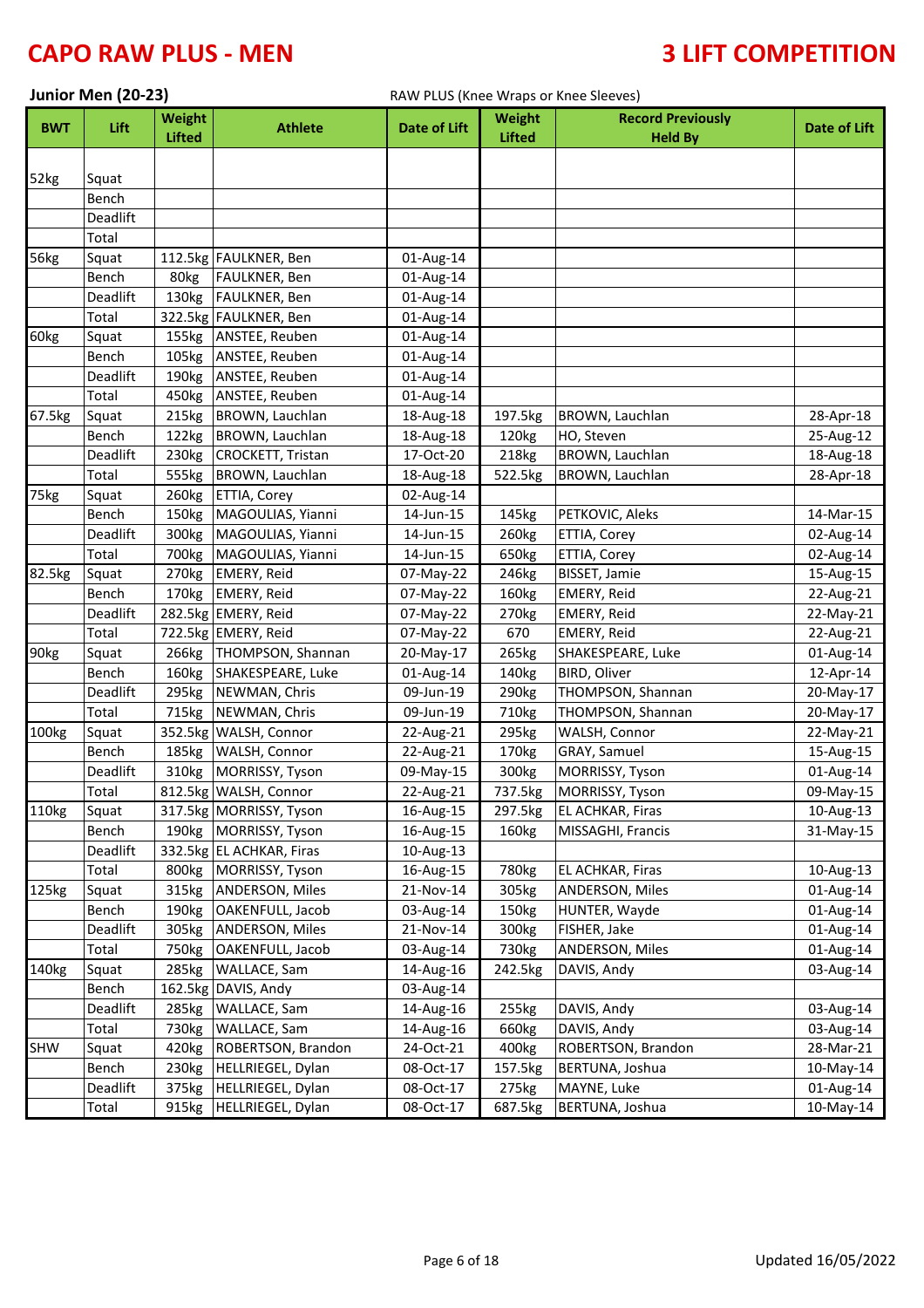|            | Senior Men (24-32) |                   |                            | RAW PLUS (Knee Wraps or Knee Sleeves) |                   |                          |              |  |
|------------|--------------------|-------------------|----------------------------|---------------------------------------|-------------------|--------------------------|--------------|--|
| <b>BWT</b> | Lift               | Weight            | <b>Athlete</b>             | <b>Date of Lift</b>                   | Weight            | <b>Record Previously</b> | Date of Lift |  |
|            |                    | <b>Lifted</b>     |                            |                                       | <b>Lifted</b>     | <b>Held By</b>           |              |  |
|            |                    |                   |                            |                                       |                   |                          |              |  |
| 52kg       | Squat              | 200 <sub>kg</sub> | <b>BRIGHT, William</b>     | 14-Mar-15                             | 180kg             | <b>BRIGHT, William</b>   | 21-Nov-14    |  |
|            | Bench              | 140kg             | <b>BRIGHT, William</b>     | 14-Mar-15                             | 135kg             | <b>BRIGHT, William</b>   | 21-Nov-14    |  |
|            | Deadlift           | 170 <sub>kg</sub> | <b>BRIGHT, William</b>     | 21-Nov-14                             |                   |                          |              |  |
|            | Total              | 510kg             | <b>BRIGHT, William</b>     | 14-Mar-15                             | 485kg             | <b>BRIGHT, William</b>   | 21-Nov-14    |  |
| 56kg       | Squat<br>Bench     |                   |                            |                                       |                   |                          |              |  |
|            | Deadlift           |                   |                            |                                       |                   |                          |              |  |
|            | Total              |                   |                            |                                       |                   |                          |              |  |
| 60kg       | Squat              | 180kg             | CANHAO, Alex               | 29-Apr-18                             |                   |                          |              |  |
|            | Bench              | 100kg             | CANHAO, Alex               | 29-Apr-18                             |                   |                          |              |  |
|            | Deadlift           |                   | 212.5kg CANHAO, Alex       | 29-Apr-18                             |                   |                          |              |  |
|            | Total              |                   | 492.5kg CANHAO, Alex       | 29-Apr-18                             |                   |                          |              |  |
| 67.5kg     | Squat              | 216kg             | <b>KANDER, Tharen</b>      | 22-Aug-21                             | 200 <sub>kg</sub> | KANDER, Tharen           | 22-May-21    |  |
|            | Bench              | 115kg             | KANDER, Tharen             | 22-May-21                             | 112.5kg           | CHAMBERS, Scott          | 15-Aug-15    |  |
|            | Deadlift           | 243kg             | KANDER, Tharen             | 22-Aug-21                             | 235kg             | KANDER, Tharen           | 22-May-21    |  |
|            | Total              |                   | 572.5kg KANDER, Tharen     | 22-Aug-21                             | 512.5kg           | KANDER, Tharen           | 22-May-21    |  |
| 75kg       | Squat              |                   | 230kg CHRISTENSEN, Jamie   | 22-May-16                             | 180kg             | WATT, Michael            | 26-Apr-14    |  |
|            | Bench              |                   | 157.5kg CHRISTENSEN, Jamie | 14-Aug-16                             | 150kg             | CHRISTENSEN, Jamie       | 22-May-16    |  |
|            | Deadlift           |                   | 270kg HO, Jarod            | 21-May-17                             | 255kg             | CHRISTENSEN, Jamie       | 14-Aug-16    |  |
|            | Total              |                   | 642.5kg CHRISTENSEN, Jamie | 14-Aug-16                             | 630kg             | CHRISTENSEN, Jamie       | 22-May-16    |  |
| 82.5kg     | Squat              | 260kg             | LIEBE-NOLAN, Gary          | 29-May-16                             | 245kg             | VISONA, Aaron            | 14-Mar-15    |  |
|            | Bench              | 170 <sub>kg</sub> | VISONA, Aaron              | 14-Mar-15                             | 162.5kg           | PARMITER, David          | 26-Aug-12    |  |
|            | Deadlift           | 325kg             | McGRATH, Tommy-Lee         | 17-Oct-20                             | 300kg             | LIEBE-NOLAN, Gary        | 29-May-16    |  |
|            | Total              | 755kg             | McGRATH, Tommy-Lee         | 17-Oct-20                             | 725kg             | LIEBE-NOLAN, Gary        | 29-May-16    |  |
| 90kg       | Squat              | 350kg             | MORRISON, Patrick          | 28-Mar-21                             | 305kg             | NAZIRUL, Muhammad        | 11-May-19    |  |
|            | Bench              | 201kg             | SPITERI, Jacob             | 25-Apr-19                             | 195kg             | PARMITER, David          | 21-Nov-14    |  |
|            | Deadlift           | 340 <sub>kg</sub> | <b>MORRISON, Patrick</b>   | 28-Mar-21                             | 335kg             | PARMITER, David          | 21-Nov-14    |  |
|            | Total              | 855kg             | MORRISON, Patrick          | 28-Mar-21                             | 805kg             | PARMITER, David          | 21-Nov-14    |  |
| 100kg      | Squat              | 320kg             | LOWE, Alex                 | 15-Dec-13                             |                   |                          |              |  |
|            | Bench              |                   | 217.5kg LOWE, Alex         | $15$ -Dec-13                          |                   |                          |              |  |
|            | Deadlift           | 320kg             | LOWE, Alex                 | 15-Dec-13                             |                   |                          |              |  |
|            | Total              |                   | 857.5kg LOWE, Alex         | 15-Dec-13                             |                   |                          |              |  |
| 110kg      | Squat              |                   | 322.5kg WILSON, Jeremy     | 03-Jun-17                             | 320kg             | LEE, Mitchell            | 03-Aug-14    |  |
|            | Bench              |                   | 222.5kg LOVE, Kyle         | 22-May-21                             | 220 <sub>kg</sub> | LOVE, Kyle               | 18-Aug-19    |  |
|            | Deadlift           |                   | 335.5kg REECE, Jarryd      | 18-Aug-18                             | 327.5kg           | <b>BURROWS, Cory</b>     | 14-Mar-15    |  |
|            | Total              |                   | 832.5kg WILSON, Jeremy     | 03-Jun-17                             | 822.5kg           | LEE, Mitchell            | 03-Aug-14    |  |
| 125kg      | Squat              |                   | 342.5kg BURROWS, Cory      | 14-Aug-16                             | 285kg             | <b>BRENNAN, Jacob</b>    | 14-May-16    |  |
|            | Bench              |                   | 200kg LANG, Benji          | 07-May-22                             | 197.5kg           | LANG, Benji              | 26-Jun-21    |  |
|            | Deadlift           | 360kg             | <b>BURROWS, Cory</b>       | 14-Aug-16                             | 285kg             | BRENNAN, Jacob           | 14-May-16    |  |
|            | Total              |                   | 892.5kg BURROWS, Cory      | 14-Aug-16                             | 725kg             | BRENNAN, Jacob           | 14-May-16    |  |
| 140kg      | Squat              | 305kg             | GALUVAO, Conrad            | 22-May-16                             | 285kg             | TOOMER, David            | 03-Aug-14    |  |
|            | Bench              | 205kg             | TOOMER, David              | 03-Aug-14                             |                   |                          |              |  |
|            | Deadlift           |                   | 312.5kg TAUFA. David       | 30-Apr-17                             | 305kg             | TOOMER, David            | 03-Aug-14    |  |
|            | Total              | 795kg             | TOOMER, David              | 03-Aug-14                             |                   |                          |              |  |
| <b>SHW</b> | Squat              | 350 <sub>kg</sub> | McKENZIE, Ashford          | 17-Oct-20                             | 326kg             | RUMASEI, Adrian          | 13-Aug-17    |  |
|            | Bench              | 220 <sub>kg</sub> | LOLOHEA, Boss (Kit)        | 13-Aug-17                             | 202.5kg           | LOLOHEA, Boss (Kit)      | 14-Aug-16    |  |
|            | Deadlift           | 345kg             | McKENZIE, Ashford          | 07-May-22                             | 340kg             | McKENZIE, Ashford        | 17-Oct-20    |  |
|            | Total              | 880kg             | McKENZIE, Ashford          | 17-Oct-20                             | 825kg             | LOLOHEA, Boss (Kit)      | 13-Aug-17    |  |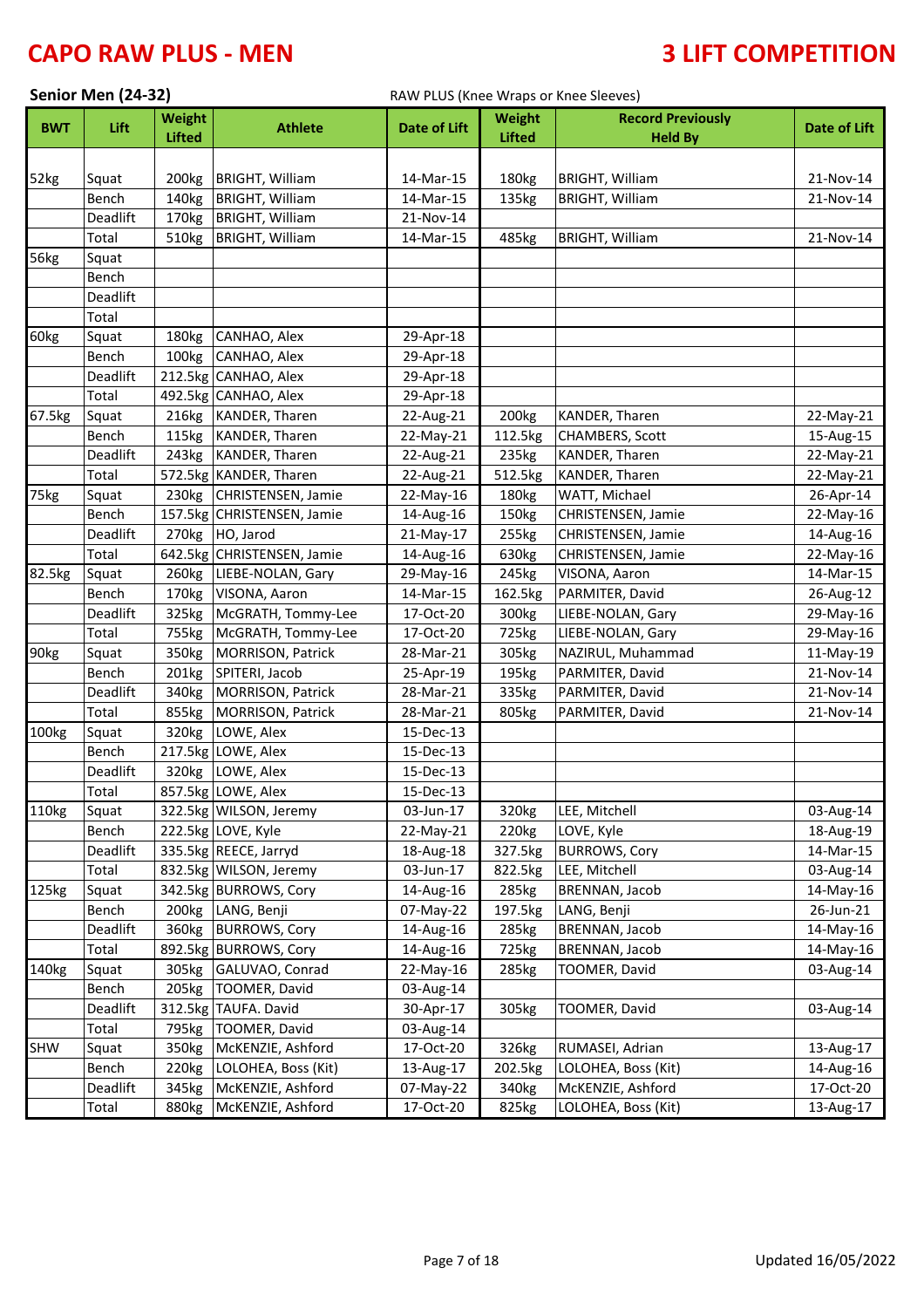| Sub Masters Men (33-39) |             |                         |                            | RAW PLUS (Knee Wraps or Knee Sleeves) |                                |                                            |                     |  |  |
|-------------------------|-------------|-------------------------|----------------------------|---------------------------------------|--------------------------------|--------------------------------------------|---------------------|--|--|
| <b>BWT</b>              | <b>Lift</b> | Weight<br><b>Lifted</b> | <b>Athlete</b>             | <b>Date of Lift</b>                   | <b>Weight</b><br><b>Lifted</b> | <b>Record Previously</b><br><b>Held By</b> | <b>Date of Lift</b> |  |  |
| 52kg                    | Squat       |                         |                            |                                       |                                |                                            |                     |  |  |
|                         | Bench       |                         |                            |                                       |                                |                                            |                     |  |  |
|                         | Deadlift    |                         |                            |                                       |                                |                                            |                     |  |  |
|                         | Total       |                         |                            |                                       |                                |                                            |                     |  |  |
| 56kg                    | Squat       |                         |                            |                                       |                                |                                            |                     |  |  |
|                         | Bench       |                         |                            |                                       |                                |                                            |                     |  |  |
|                         | Deadlift    |                         |                            |                                       |                                |                                            |                     |  |  |
|                         | Total       |                         |                            |                                       |                                |                                            |                     |  |  |
| 60kg                    | Squat       | 160kg                   | TAYLOR, Shaun              | 29-Apr-18                             |                                |                                            |                     |  |  |
|                         | Bench       | 95kg                    | TAYLOR, Shaun              | 29-Apr-18                             |                                |                                            |                     |  |  |
|                         | Deadlift    |                         | 202.5kg TAYLOR, Shaun      | 29-Apr-18                             |                                |                                            |                     |  |  |
|                         | Total       |                         | 457.5kg TAYLOR, Shaun      | 29-Apr-18                             |                                |                                            |                     |  |  |
| 67.5kg                  | Squat       | 175kg                   | LOVELOCK, Jeffrey          | 24-Oct-21                             | 165kg                          | MAY, Reuben                                | 22-May-21           |  |  |
|                         | Bench       |                         | 112.5kg MAY, Reuben        | 22-May-21                             | 110kg                          | MAY, Reuben                                | 18-Aug-19           |  |  |
|                         | Deadlift    |                         | 195kg MAY, Reuben          | 09-Jun-19                             |                                |                                            |                     |  |  |
|                         | Total       | 465kg                   | MAY, Reuben                | 18-Aug-19                             | 460kg                          | MAY, Reuben                                | 09-Jun-19           |  |  |
| 75kg                    | Squat       | 225kg                   | HARRIS, Clifford           | 14-Aug-16                             | 160kg                          | GINN, Ken                                  | 15-Dec-13           |  |  |
|                         | Bench       | 150kg                   | HARRIS, Clifford           | 14-Aug-16                             | 105kg                          | GINN, Ken                                  | 15-Dec-13           |  |  |
|                         | Deadlift    | 260kg                   | WATT, Michael              | 07-May-22                             | 230kg                          | TAY, Russell                               | 29-Aug-20           |  |  |
|                         | Total       |                         | 612.5kg WATT, Michael      | 07-May-22                             | 585kg                          | HARRIS, Clifford                           | 14-Aug-16           |  |  |
| 82.5kg                  | Squat       | 295kg                   | HULEMAH, Ahmed             | 06-Oct-18                             | 220kg                          | HULEMAH, Ahmed                             | 08-Oct-17           |  |  |
|                         | Bench       | 166kg                   | <b>BUDDEN, Jason</b>       | 09-Jun-19                             | 165kg                          | SAMUELS, Braddon                           | 06-Oct-18           |  |  |
|                         | Deadlift    | 305kg                   | HULEMAH, Ahmed             | 29-Aug-20                             | 295kg                          | HULEMAH, Ahmed                             | 06-Oct-18           |  |  |
|                         | Total       | 740 <sub>kg</sub>       | HULEMAH, Ahmed             | 29-Aug-20                             | 737.5kg                        | HULEMAH, Ahmed                             | 06-Oct-18           |  |  |
| 90kg                    | Squat       | 260kg                   | JACOBSON, Shannon          | 14-Mar-15                             | 250kg                          | NEWMAN, Neil                               | 03-Aug-14           |  |  |
|                         | Bench       | 200 <sub>kg</sub>       | LAM, Jeff                  | 15-Aug-15                             | 190kg                          | JACOBSON, Shannon                          | 14-Mar-15           |  |  |
|                         | Deadlift    | 282.5kg                 | CARROLL, Dean              | 22-May-16                             | 280kg                          | JACOBSON, Shannon                          | 14-Mar-15           |  |  |
|                         | Total       | 740 <sub>kg</sub>       | LAM, Jeff                  | 15-Aug-15                             | 730kg                          | JACOBSON, Shannon                          | 14-Mar-15           |  |  |
| 100kg                   | Squat       | 290 <sub>kg</sub>       | CLARKE, Brandon            | 28-Mar-21                             | 285kg                          | CLARKE, Brandon                            | 30-Aug-20           |  |  |
|                         | Bench       | 190kg                   | TYLER, Jay                 | 11-May-19                             | 180kg                          | JACOBSON, Shannon                          | 03-Aug-14           |  |  |
|                         | Deadlift    | 310kg                   | McCARTAN, Gary             | 09-Jun-19                             | 290kg                          | NEWWAN, Neil                               | 09-May-15           |  |  |
|                         | Total       |                         | 740kg JACOBSON, Shannon    | 03-Aug-14                             | 660kg                          | DRAKE, Brent                               | 27-Apr-14           |  |  |
| 110kg                   | Squat       |                         | 310kg JONES, Nathan        | 03-Aug-14                             | 200 <sub>kg</sub>              | SAMUPO-TAGAMOTU, D                         | 26-Apr-14           |  |  |
|                         | Bench       |                         | 227.5kg LLOYD, KEVIN       | 08-Oct-17                             | 200kg                          | <b>BURTON, Ed</b>                          | 30-Apr-17           |  |  |
|                         | Deadlift    | 325kg                   | McCARTAN, Gary             | 22-Aug-21                             | 317.5kg                        | SUMNER, Darcey                             | 26-Jun-21           |  |  |
|                         | Total       |                         | 802.5kg SUMNER, Darcey     | 26-Jun-21                             | 795kg                          | JONES, Nathan                              | 03-Aug-14           |  |  |
| 125kg                   | Squat       | 330kg                   | MURPHY, Sam                | 22-May-21                             | 315kg                          | MURPHY, Sam                                | 29-Aug-20           |  |  |
|                         | Bench       | 230 <sub>kg</sub>       | FLORISSEN, Shannon         | 26-Aug-12                             |                                |                                            |                     |  |  |
|                         | Deadlift    | 370kg                   | MURPHY, Sam                | 22-May-21                             | 362.5kg                        | MURPHY, Sam                                | 29-Aug-20           |  |  |
|                         | Total       | 890kg                   | MURPHY, Sam                | 22-May-21                             | 877.5kg                        | MURPHY, Sam                                | 29-Aug-20           |  |  |
| 140kg                   | Squat       | 345kg                   | FLORISSEN, Shannon         | 16-Aug-15                             |                                |                                            |                     |  |  |
|                         | Bench       | 240 <sub>kg</sub>       | FLORISSEN, Shannon         | 16-Aug-15                             |                                |                                            |                     |  |  |
|                         | Deadlift    |                         | 352.5kg FLORISSEN, Shannon | 16-Aug-15                             |                                |                                            |                     |  |  |
|                         | Total       |                         | 937.5kg FLORISSEN, Shannon | 16-Aug-15                             |                                |                                            |                     |  |  |
| <b>SHW</b>              | Squat       | 340kg                   | OKUNEV, George             | 18-Aug-18                             | 330kg                          | OKUNEV, George                             | 08-Oct-17           |  |  |
|                         | Bench       | 230kg                   | OKUNEV, George             | 18-Aug-18                             | 220 <sub>kg</sub>              | OKUNEV, George                             | 08-Oct-17           |  |  |
|                         | Deadlift    | 355kg                   | JONES, Mike                | 14-Mar-15                             | 75kg                           | JONES, Mike                                | 03-Aug-14           |  |  |
|                         | Total       | 880kg                   | JONES, Mike                | 14-Mar-15                             | 565kg                          | JONES, Mike                                | 03-Aug-14           |  |  |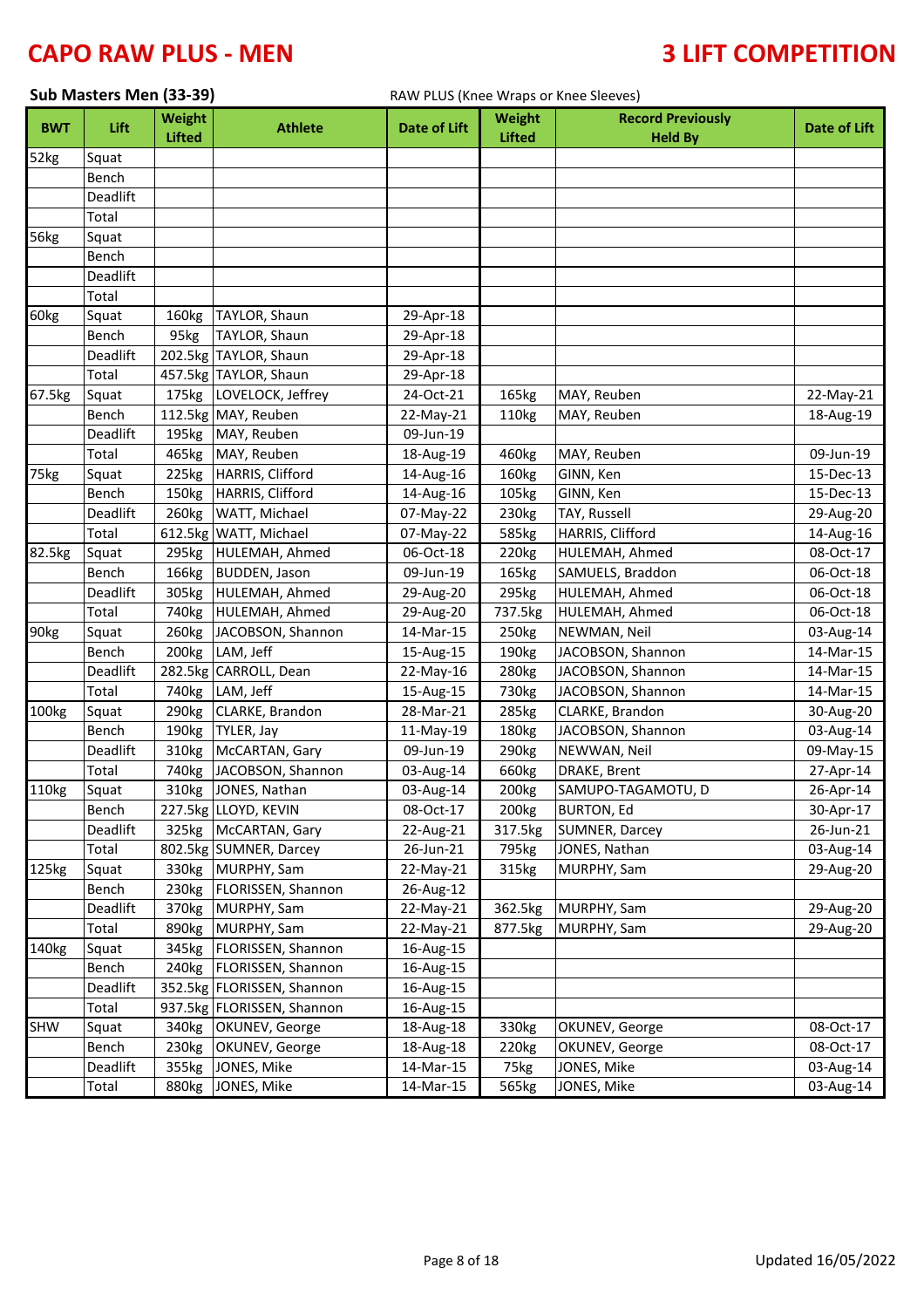# **CAPO RAW PLUS - MEN 4 2008 10 2009 10 2009 10 3 2 2 2 3 2 2 3 2 4 7 2 3 2 4 7 2 3 4 7 2 3 4 7 3 4 7 2 3 4 7 2 4 7 2 4 7 2 4 7 2 4 7 2 4 7 2 4 7 2 4 7 2 4 7 2 4 7 2 4 7 2 4 7 2 4 7 2 4 7 2 4 7 2 4 7 2 4 7 2 4 7 2 4 7 2 4 7**

|                   | Masters Men (40-44) |                   |                            | RAW PLUS (Knee Wraps or Knee Sleeves) |                   |                          |                     |  |
|-------------------|---------------------|-------------------|----------------------------|---------------------------------------|-------------------|--------------------------|---------------------|--|
|                   |                     | Weight            |                            |                                       | Weight            | <b>Record Previously</b> |                     |  |
| <b>BWT</b>        | Lift                | <b>Lifted</b>     | <b>Athlete</b>             | <b>Date of Lift</b>                   | <b>Lifted</b>     | <b>Held By</b>           | <b>Date of Lift</b> |  |
| 52kg              | Squat               |                   |                            |                                       |                   |                          |                     |  |
|                   | Bench               |                   |                            |                                       |                   |                          |                     |  |
|                   | <b>Deadlift</b>     |                   |                            |                                       |                   |                          |                     |  |
|                   | Total               |                   |                            |                                       |                   |                          |                     |  |
| 56kg              | Squat               |                   |                            |                                       |                   |                          |                     |  |
|                   | Bench               |                   |                            |                                       |                   |                          |                     |  |
|                   | Deadlift            |                   |                            |                                       |                   |                          |                     |  |
|                   | Total               |                   |                            |                                       |                   |                          |                     |  |
| 60kg              | Squat               | 155kg             | DULLONA, Francisco         | 19-Apr-15                             |                   |                          |                     |  |
|                   | Bench               |                   | 102.5kg DULLONA, Francisco | 19-Apr-15                             |                   |                          |                     |  |
|                   | Deadlift            |                   | 185kg   DULLONA, Francisco | 19-Apr-15                             |                   |                          |                     |  |
|                   | Total               |                   | 442.5kg DULLONA, Francisco | 19-Apr-15                             |                   |                          |                     |  |
| 67.5kg            | Squat               | 180kg             | ELPITIYA BADALGE, Vidu     | 22-May-21                             |                   |                          |                     |  |
|                   | Bench               | 105kg             | ELPITIYA BADALGE, Vidu     | 22-May-21                             |                   |                          |                     |  |
|                   | Deadlift            | 230 <sub>kg</sub> | ELPITIYA BADALGE, Vidu     | 22-May-21                             |                   |                          |                     |  |
|                   | Total               | 515kg             | ELPITIYA BADALGE, Vidu     | 22-May-21                             |                   |                          |                     |  |
| 75kg              | Squat               | 235KG             | RYAN, Heath                | 09-Nov-18                             | 230KG             | RYAN, Heath              | 29-Apr-18           |  |
|                   | Bench               | 155kg             | RYAN, Heath                | 09-Nov-18                             | 145kg             | RYAN, Heath              | 29-Apr-18           |  |
|                   | Deadlift            | 250kg             | RYAN, Heath                | 09-Nov-18                             | 245kg             | RYAN, Heath              | 29-Apr-18           |  |
|                   | Total               | 640kg             | RYAN, Heath                | 09-Nov-18                             | 620kg             | RYAN, Heath              | 29-Apr-18           |  |
| 82.5kg            | Squat               | 220 <sub>kg</sub> | <b>WINCHESTER, Grant</b>   | 28-Oct-18                             | 202.5kg           | RYAN, Heath              | 22-May-16           |  |
|                   | Bench               | 200 <sub>kg</sub> | GALATI, Angelo             | 02-Dec-12                             |                   |                          |                     |  |
|                   | Deadlift            |                   | 252.5kg WINCHESTER, Grant  | 28-Oct-18                             | 227.5kg           | RYAN, Heath              | 22-May-16           |  |
|                   | Total               |                   | 622.5kg WINCHESTER, Grant  | 28-Oct-18                             | 620kg             | GALATI, Angelo           | 02-Dec-12           |  |
| 90kg              | Squat               |                   | 232.5kg DEBONO, Joe        | 02-Aug-14                             | 195kg             | DEAN, Colin              | 25-May-14           |  |
|                   | Bench               | 131kg             | JAMES, Paul                | 14-Aug-16                             | 127.5kg           | DEBONO, Joe              | 02-Aug-14           |  |
|                   | Deadlift            | 288kg             | DEBONO, Joe                | 02-Aug-14                             | 237.5kg           | DEAN, Colin              | 25-May-14           |  |
|                   | Total               | 648kg             | DEBONO, Joe                | 02-Aug-14                             | 550kg             | DEAN, Colin              | 25-May-14           |  |
| 100kg             | Squat               | 273kg             | PUOPOLO, Vito              | 25-Apr-22                             | 272.5kg           | <b>BRAMMALL, Beau</b>    | 22-May-21           |  |
|                   | Bench               |                   | 162.5kg DRAKE, BRENT       | 18-May-19                             | 155kg             | CARROLL, Dean            | 30-Apr-17           |  |
|                   | Deadlift            | 300kg             | CARROLL, Dean              | 30-Apr-17                             | 270 <sub>kg</sub> | RAHBAN, Feyde            | 29-May-16           |  |
|                   | Total               | 720 <sub>kg</sub> | <b>BRAMMALL, Beau</b>      | 22-May-21                             | 715kg             | CARROLL, Dean            | 30-Apr-17           |  |
| 110kg             | Squat               |                   | 312.5kg HEWARD, Gavin      | 22-May-21                             | 260kg             | <b>WEATHERALL, Peter</b> | 29-Sep-12           |  |
|                   | Bench               | 191kg             | <b>HEWARD, Gavin</b>       | 22-Aug-21                             | 190kg             | HAMPTON, Paul            | 16-Aug-15           |  |
|                   | Deadlift            | 290 <sub>kg</sub> | HEWARD, Gavin              | 22-Aug-21                             | 280kg             | HEWARD, Gavin            | 22-May-21           |  |
|                   | Total               | 780kg             | HEWARD, Gavin              | 22-May-21                             | 708.5kg           | HAMPTON, Paul            | 06-Jun-15           |  |
| 125kg             | Squat               |                   | 310kg ALAND, Marcus        | 28-Mar-21                             | 300kg             | ALAND, Marcus            | 02-Jun-19           |  |
|                   | Bench               |                   | 210kg ALAND, Marcus        | 28-Mar-21                             | 190kg             | ALAND, Marcus            | 02-Jun-19           |  |
|                   | Deadlift            | 330kg             | <b>ALAND, Marcus</b>       | 28-Mar-21                             | 320kg             | ALAND, Marcus            | 02-Jun-19           |  |
|                   | Total               | 850kg             | ALAND, Marcus              | 28-Mar-21                             | 810kg             | ALAND, Marcus            | 02-Jun-19           |  |
| 140 <sub>kg</sub> | Squat               | 350kg             | WRIGHT, Dan                | 05-May-12                             |                   |                          |                     |  |
|                   | Bench               | 195kg             | WRIGHT, Dan                | 05-May-12                             |                   |                          |                     |  |
|                   | Deadlift            | 335kg             | WRIGHT, Dan                | 05-May-12                             |                   |                          |                     |  |
|                   | Total               | 880kg             | WRIGHT, Dan                | 05-May-12                             |                   |                          |                     |  |
| SHW               | Squat               | 360kg             | WRIGHT, Dan                | 26-Aug-12                             |                   |                          |                     |  |
|                   | Bench               | 230kg             | TULLO, Adrian              |                                       |                   |                          |                     |  |
|                   | Deadlift            | 340 <sub>kg</sub> | TULLO, Adrian              |                                       |                   |                          |                     |  |
|                   | Total               |                   | 910kg TULLO, Adrian        |                                       |                   |                          |                     |  |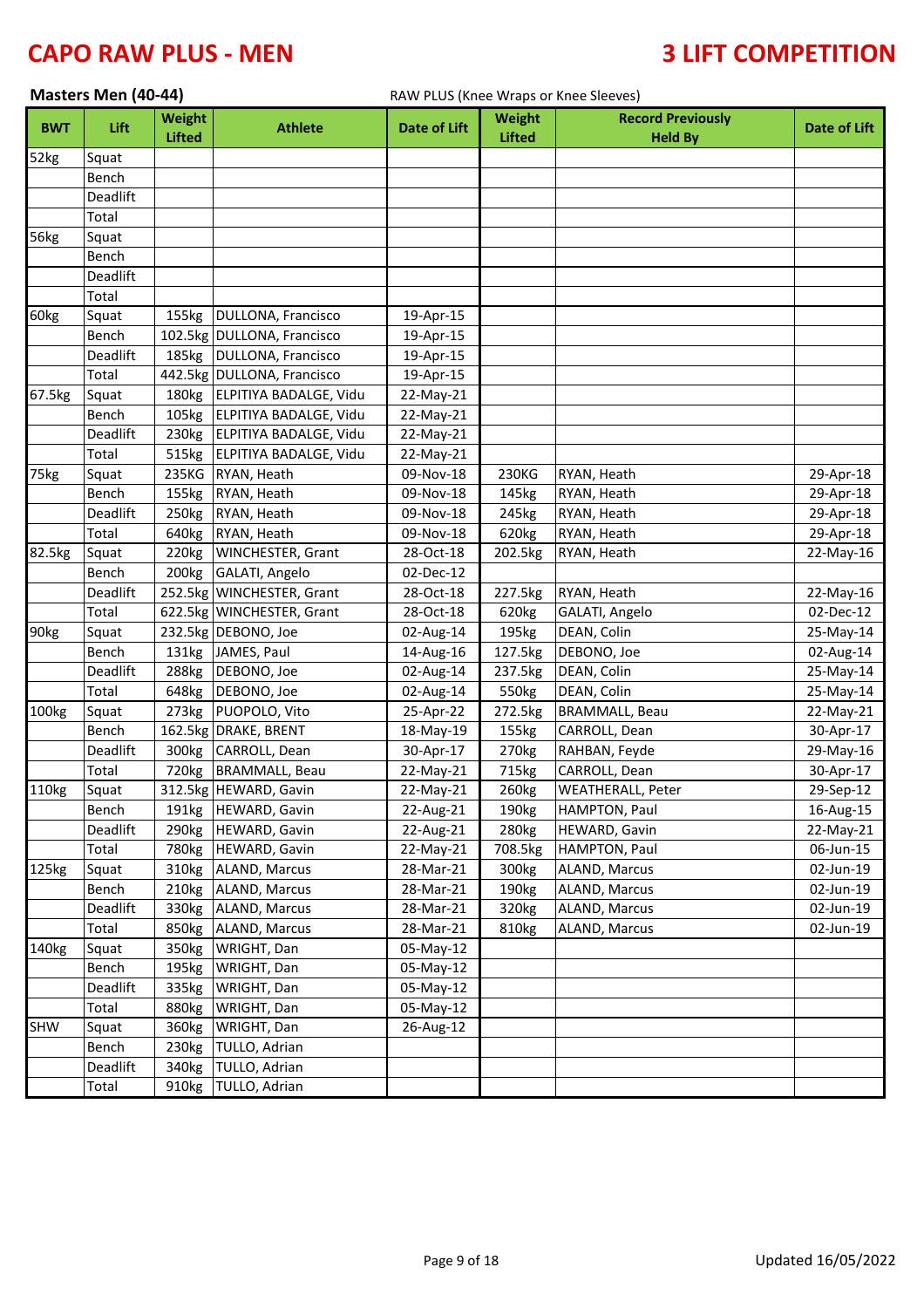|            | Masters Men (45-49) |                   |                           | RAW PLUS (Knee Wraps or Knee Sleeves) |                   |                          |              |  |
|------------|---------------------|-------------------|---------------------------|---------------------------------------|-------------------|--------------------------|--------------|--|
| <b>BWT</b> | Lift                | Weight            | <b>Athlete</b>            | <b>Date of Lift</b>                   | Weight            | <b>Record Previously</b> | Date of Lift |  |
|            |                     | <b>Lifted</b>     |                           |                                       | <b>Lifted</b>     | <b>Held By</b>           |              |  |
| 52kg       | Squat               |                   |                           |                                       |                   |                          |              |  |
|            | Bench               |                   |                           |                                       |                   |                          |              |  |
|            | Deadlift            |                   |                           |                                       |                   |                          |              |  |
|            | Total               |                   |                           |                                       |                   |                          |              |  |
| 56kg       | Squat               |                   |                           |                                       |                   |                          |              |  |
|            | Bench               |                   |                           |                                       |                   |                          |              |  |
|            | <b>Deadlift</b>     |                   |                           |                                       |                   |                          |              |  |
|            | Total               |                   |                           |                                       |                   |                          |              |  |
| 60kg       | Squat<br>Bench      |                   |                           |                                       |                   |                          |              |  |
|            | <b>Deadlift</b>     |                   |                           |                                       |                   |                          |              |  |
|            | Total               |                   |                           |                                       |                   |                          |              |  |
| 67.5kg     | Squat               | 205kg             | ROCK, Shane               | 18-Aug-18                             | 195kg             | ROCK, Shane              | 29-Apr-18    |  |
|            | Bench               | 135kg             | ROCK, Shane               | 18-Aug-18                             | 130kg             | ROCK, Shane              | 29-Apr-18    |  |
|            | Deadlift            | 250kg             | ROCK, Shane               | 18-Aug-19                             | 245kg             | ROCK, Shane              | 11-May-19    |  |
|            | Total               |                   | 582.5kg ROCK, Shane       | 18-Aug-18                             | 560kg             | ROCK, Shane              | 29-Apr-18    |  |
| 75kg       | Squat               |                   | 210kg GALATI, Ange        | 11-Aug-13                             | 170kg             | RETALLACK, Jack          | 09-Jun-13    |  |
|            | Bench               | 200 <sub>kg</sub> | GALATI, Ange              | 11-Aug-13                             | 120 <sub>kg</sub> | RETALLACK, Jack          | 09-Jun-13    |  |
|            | Deadlift            |                   | 232.5kg RAMSAY, Stephen   | 02-Aug-14                             | 220kg             | GALATI, Ange             | 11-Aug-13    |  |
|            | Total               |                   | 630kg GALATI, Ange        | 11-Aug-13                             | 495kg             | RETALLACK, Jack          | 09-Jun-13    |  |
| 82.5kg     | Squat               | 200kg             | GALATI, Ange              | 08-Dec-13                             |                   |                          |              |  |
|            | Bench               | 200 <sub>kg</sub> | GALATI, Ange              | 08-Dec-13                             |                   |                          |              |  |
|            | Deadlift            | 220 <sub>kg</sub> | GALATI, Ange              | 08-Dec-13                             |                   |                          |              |  |
|            | Total               | 620kg             | GALATI, Ange              | 08-Dec-13                             |                   |                          |              |  |
| 90kg       | Squat               | 265kg             | <b>BRAMMALL, Beau</b>     | 07-May-22                             | 251kg             | JARROTT, Brian           | 02-Aug-14    |  |
|            | Bench               | 145kg             | MULLINS, Luke             | 20-Mar-22                             | 130 <sub>kg</sub> | JARROTT, Brian           | 02-Aug-14    |  |
|            | Deadlift            | 285kg             | <b>BRAMMALL, Beau</b>     | 07-May-22                             | 240kg             | JARROTT, Brian           | 02-Aug-14    |  |
|            | Total               | 695kg             | <b>BRAMMALL, Beau</b>     | 07-May-22                             | 621kg             | JARROTT, Brian           | 02-Aug-14    |  |
| 100kg      | Squat               | 285kg             | HARNETT, Bill             | 10-Nov-19                             | 250kg             | JARROTT, Brian           | 14-Mar-15    |  |
|            | Bench               | 175kg             | ANDREWS, Chris            | 02-Aug-14                             |                   |                          |              |  |
|            | Deadlift            | 300kg             | BIGGS, John               | 19-May-18                             | 240kg             | JARROTT, Brian           | 14-Mar-15    |  |
|            | Total               |                   | 707.5kg HARNETT, Bill     | 10-Nov-19                             | 677.5kg           | BIGGS, John              | 19-May-18    |  |
| 110kg      | Squat               |                   | 272.5kg HARNETT, Bill     | 22-May-21                             | 252.5kg           | <b>WEATHERALL, Peter</b> | 16-Aug-15    |  |
|            | Bench               |                   | 182.5kg WEATHERALL, Peter | 09-Jun-19                             | 181kg             | <b>WEATHERALL, Peter</b> | 15-Mar-15    |  |
|            | Deadlift            |                   | 335kg NAY, Paul           | 16-Aug-15                             | 260kg             | NICHOLAS, Michael        | 02-Dec-12    |  |
|            | Total               |                   | 707.5kg HARNETT, Bill     | 22-May-21                             | 692.5kg           | <b>WEATHERALL, Peter</b> | 09-Jun-19    |  |
| 125kg      | Squat               |                   | 325kg NAY, Paul           | 21-Nov-14                             | 300kg             | NAY, Paul                | 02-Aug-14    |  |
|            | Bench               |                   | 190kg NAPPER, George      | 22-Aug-21                             | 180kg             | NAY, Paul                | 02-Aug-14    |  |
|            | Deadlift            | 345kg             | NAY, Paul                 | 15-Mar-15                             | 335kg             | NAY, Paul                | 21-Nov-14    |  |
|            | Total               | 840kg             | NAY, Paul                 | 21-Nov-14                             | 800kg             | NAY, Paul                | 02-Aug-14    |  |
| 140kg      | Squat               | 320kg             | WRIGHT, Dan               | 21-Nov-14                             | 245kg             | NICHOLAS, Michael        | 31-Mar-12    |  |
|            | Bench               |                   | 192.5kg NAPPER, George    | 22-May-21                             | 180kg             | WRIGHT, Dan              | 21-Nov-14    |  |
|            | Deadlift            | 315kg             | ROBERTSON, Blane          | 17-Oct-20                             | 310kg             | ROBERTSON, Blane         | 18-Aug-18    |  |
|            | Total               | 805kg             | ROBERTSON, Blane          | 18-Aug-18                             | 800kg             | WRIGHT, Dan              | 21-Nov-14    |  |
| SHW        | Squat               | 315kg             | PILIPOVIC, Damir          | 21-Nov-14                             | 215kg             | RUSTERHOLZ, Marco        | 31-Mar-12    |  |
|            | Bench               | 220kg             | RUSTERHOLZ, Marco         | 31-Mar-12                             |                   |                          |              |  |
|            | Deadlift            | 300kg             | PILIPOVIC, Damir          | 21-Nov-14                             | 215kg             | RUSTERHOLZ, Marco        | 31-Mar-12    |  |
|            | Total               | 750kg             | PILIPOVIC, Damir          | 21-Nov-14                             | 650kg             | RUSTERHOLZ, Marco        | 31-Mar-12    |  |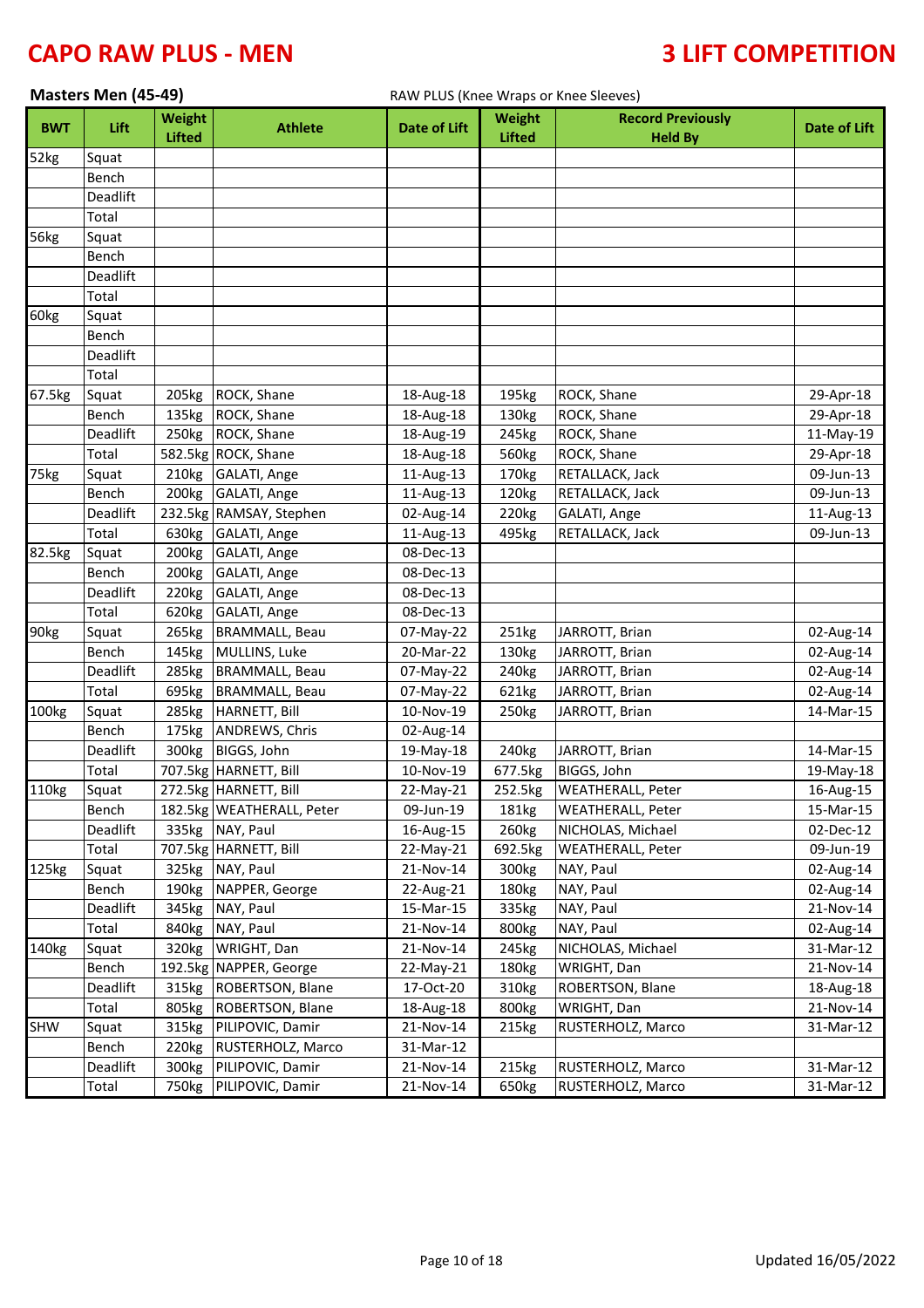|            | Masters Men (50-54) |                                |                           | RAW PLUS (Knee Wraps or Knee Sleeves) |                                |                                            |              |
|------------|---------------------|--------------------------------|---------------------------|---------------------------------------|--------------------------------|--------------------------------------------|--------------|
| <b>BWT</b> | Lift                | <b>Weight</b><br><b>Lifted</b> | <b>Athlete</b>            | <b>Date of Lift</b>                   | <b>Weight</b><br><b>Lifted</b> | <b>Record Previously</b><br><b>Held By</b> | Date of Lift |
| 52kg       | Squat               |                                |                           |                                       |                                |                                            |              |
|            | Bench               |                                |                           |                                       |                                |                                            |              |
|            | Deadlift            |                                |                           |                                       |                                |                                            |              |
|            | Total               |                                |                           |                                       |                                |                                            |              |
| 56kg       | Squat               |                                |                           |                                       |                                |                                            |              |
|            | Bench               |                                |                           |                                       |                                |                                            |              |
|            | Deadlift            |                                |                           |                                       |                                |                                            |              |
|            | Total               |                                |                           |                                       |                                |                                            |              |
| 60kg       | Squat               |                                | 122.5kg PANAGIOTIDIS, Jim | 25-Apr-22                             |                                |                                            |              |
|            | Bench               |                                | 102.5kg PANAGIOTIDIS, Jim | 25-Apr-22                             |                                |                                            |              |
|            | Deadlift            |                                | 182.5kg PANAGIOTIDIS, Jim | 25-Apr-22                             |                                |                                            |              |
|            | Total               | 405kg                          | PANAGIOTIDIS, Jim         | 25-Apr-22                             |                                |                                            |              |
| 67.5kg     | Squat               | 155kg                          | CHAUHAN, Jagdish          | 30-Apr-22                             | 145kg                          | RAMSAY, Stephen                            | 29-Aug-20    |
|            | Bench               | 95kg                           | RAMSAY, Stephen           | 29-Aug-20                             |                                |                                            |              |
|            | Deadlift            |                                | 182.5kg CHAUHAN, Jagdish  | 30-Apr-22                             | 175kg                          | RAMSAY, Stephen                            | 29-Aug-20    |
|            | Total               |                                | 420kg CHAUHAN, Jagdish    | 30-Apr-22                             | 415kg                          | RAMSAY, Stephen                            | 29-Aug-20    |
| 75kg       | Squat               | 170kg                          | RAMSAY, Stephen           | 06-Oct-18                             | 160kg                          | JOLLY, Geoff                               | 27-May-18    |
|            | Bench               | 145kg                          | JOLLY, Geoff              | 27-May-18                             |                                |                                            |              |
|            | Deadlift            | 225kg                          | RAMSAY, Stephen           | 06-Oct-18                             | 200 <sub>kg</sub>              | JOLLY, Geoff                               | 27-May-18    |
|            | Total               | 505kg                          | JOLLY, Geoff              | 27-May-18                             |                                |                                            |              |
| 82.5kg     | Squat               | 180kg                          | NICHOLSON, Matthew        | 14-May-16                             |                                |                                            |              |
|            | Bench               | 125kg                          | NICHOLSON, Matthew        | 14-May-16                             |                                |                                            |              |
|            | Deadlift            | 225kg                          | NICHOLSON, Matthew        | 14-May-16                             |                                |                                            |              |
|            | Total               | 530kg                          | NICHOLSON, Matthew        | 14-May-16                             |                                |                                            |              |
| 90kg       | Squat               | 200kg                          | JONES, Eddie              | 28-Oct-18                             |                                |                                            |              |
|            | Bench               | 140kg                          | HAINS, Brendan            | 28-Mar-21                             | 135kg                          | JONES, Eddie                               | 28-Oct-18    |
|            | Deadlift            | 200kg                          | JONES, Eddie              | 28-Oct-18                             |                                |                                            |              |
|            | Total               | 535kg                          | JONES, Eddie              | 28-Oct-18                             |                                |                                            |              |
| 100kg      | Squat               | 270 <sub>kg</sub>              | COOPER, Brad              | 28-Mar-21                             | 265kg                          | JARROTT, Brian                             | 18-Aug-19    |
|            | Bench               |                                | 167.5kg JONES, Gary       | 18-Aug-19                             | 155kg                          | STRINGER, Shane                            | 15-Aug-15    |
|            | Deadlift            | 250kg                          | JARROTT, Brian            | 18-May-19                             | 240kg                          | RINGIN, Brad                               | 31-May-15    |
|            | Total               |                                | 670kg COOPER, Brad        | 28-Mar-21                             | 660kg                          | JARROTT, Brian                             | 18-Aug-19    |
| 110kg      | Squat               |                                | 307.5kg DAY, Henry        | 21-Nov-14                             | 303kg                          | DAY, Henry                                 | 02-Aug-14    |
|            | Bench               |                                | 185kg DAY, Henry          | 21-Nov-14                             | 183kg                          | DAY, Henry                                 | 02-Aug-14    |
|            | Deadlift            | 260kg                          | <b>BROWN, Steve</b>       | 10-May-14                             |                                |                                            |              |
|            | Total               |                                | 737.5kg DAY, Henry        | 21-Nov-14                             | 713kg                          | DAY, Henry                                 | 02-Aug-14    |
| 125kg      | Squat               | 235kg                          | JONES, Gary               | 27-May-18                             | 220kg                          | JONES, Gary                                | 25-Apr-18    |
|            | Bench               |                                | 180kg JONES, Gary         | 25-Apr-18                             |                                |                                            |              |
|            | Deadlift            |                                | 245kg JONES, Gary         | 27-May-18                             | 230kg                          | JONES, Gary                                | 25-Apr-18    |
|            | Total               |                                | 657.5kg JONES, Gary       | 27-May-18                             | 630kg                          | JONES, Gary                                | 25-Apr-18    |
| 140kg      | Squat               |                                |                           |                                       |                                |                                            |              |
|            | Bench               |                                |                           |                                       |                                |                                            |              |
|            | Deadlift            |                                |                           |                                       |                                |                                            |              |
|            | Total               |                                |                           |                                       |                                |                                            |              |
| SHW        | Squat<br>Bench      |                                |                           |                                       |                                |                                            |              |
|            | Deadlift            |                                |                           |                                       |                                |                                            |              |
|            | Total               |                                |                           |                                       |                                |                                            |              |
|            |                     |                                |                           |                                       |                                |                                            |              |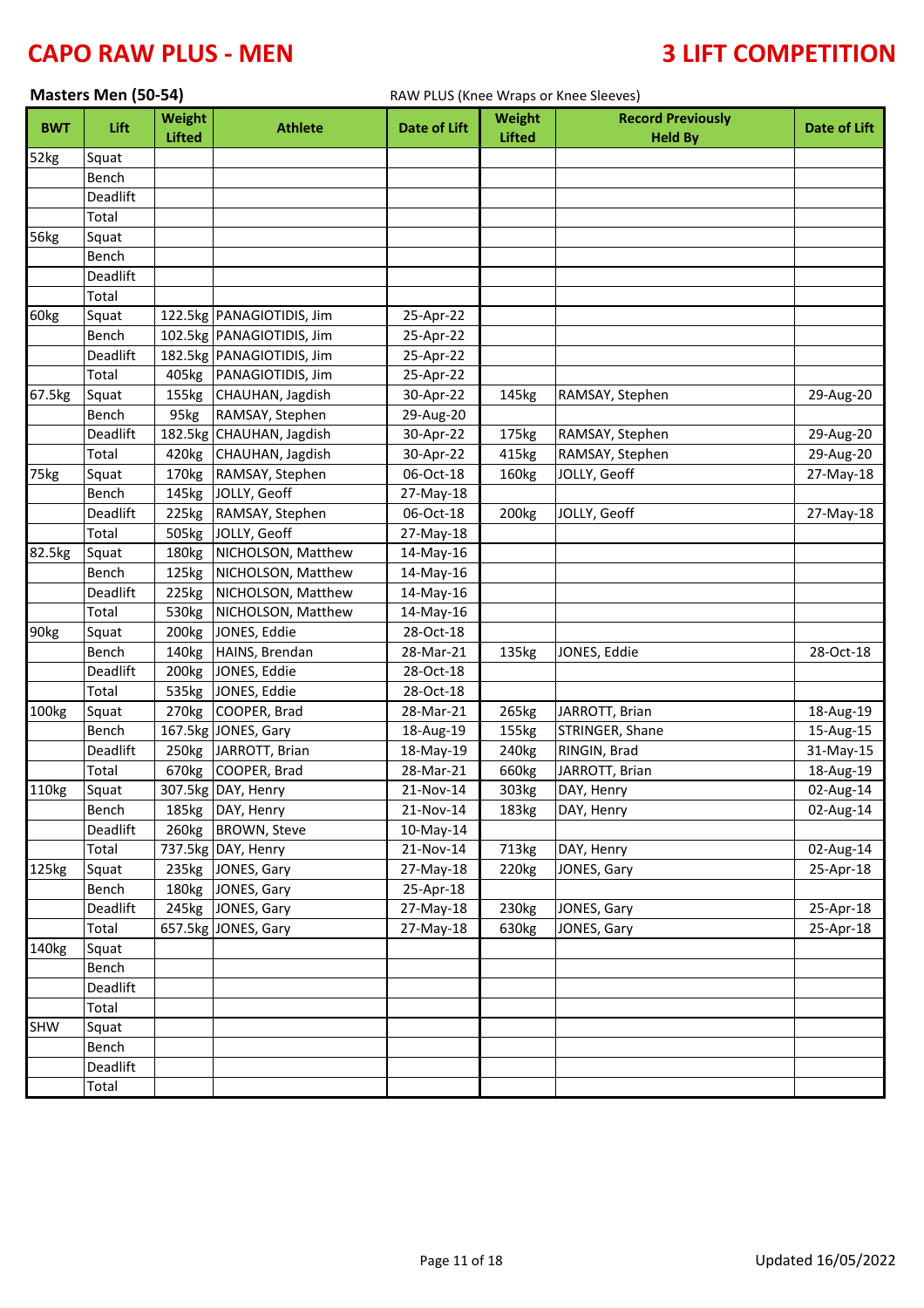|            | Masters Men (55-59) |                                |                                                  |                        | RAW PLUS (Knee Wraps or Knee Sleeves) |                                            |              |  |
|------------|---------------------|--------------------------------|--------------------------------------------------|------------------------|---------------------------------------|--------------------------------------------|--------------|--|
| <b>BWT</b> | Lift                | <b>Weight</b><br><b>Lifted</b> | <b>Athlete</b>                                   | <b>Date of Lift</b>    | <b>Weight</b><br><b>Lifted</b>        | <b>Record Previously</b><br><b>Held By</b> | Date of Lift |  |
| 52kg       | Squat               |                                |                                                  |                        |                                       |                                            |              |  |
|            | Bench               |                                |                                                  |                        |                                       |                                            |              |  |
|            | Deadlift            |                                |                                                  |                        |                                       |                                            |              |  |
|            | Total               |                                |                                                  |                        |                                       |                                            |              |  |
| 56kg       | Squat               |                                |                                                  |                        |                                       |                                            |              |  |
|            | Bench               |                                |                                                  |                        |                                       |                                            |              |  |
|            | Deadlift            |                                |                                                  |                        |                                       |                                            |              |  |
|            | Total               |                                |                                                  |                        |                                       |                                            |              |  |
| 60kg       | Squat               |                                |                                                  |                        |                                       |                                            |              |  |
|            | Bench               |                                |                                                  |                        |                                       |                                            |              |  |
|            | Deadlift            |                                |                                                  |                        |                                       |                                            |              |  |
|            | Total               |                                |                                                  |                        |                                       |                                            |              |  |
| 67.5kg     | Squat               |                                |                                                  |                        |                                       |                                            |              |  |
|            | Bench               |                                |                                                  |                        |                                       |                                            |              |  |
|            | Deadlift            |                                |                                                  |                        |                                       |                                            |              |  |
|            | Total               |                                |                                                  |                        |                                       |                                            |              |  |
| 75kg       | Squat               |                                | 172.5kg CROCKETT, Sifu                           | 07-May-22              | 170kg                                 | CROCKETT, Sifu                             | 24-Oct-21    |  |
|            | Bench               |                                | 107.5kg CROCKETT, Sifu                           | 22-May-21              | 85kg                                  | <b>TORCASIO, Tony</b>                      | 25-Apr-21    |  |
|            | Deadlift            |                                | 192.5kg TORCASIO, Tony                           | 25-Apr-21              |                                       |                                            |              |  |
|            | Total               | 460kg                          | <b>CROCKETT, Sifu</b>                            | 24-Oct-21              | 447.5kg                               | CROCKETT, Sifu                             | 26-Jun-21    |  |
| 82.5kg     | Squat               | 210 <sub>kg</sub>              | NICHOLSON, Matthew                               | 25-Apr-18              |                                       |                                            |              |  |
|            | Bench<br>Deadlift   | 140kg                          | NICHOLSON, Matthew<br>245.5kg NICHOLSON, Matthew | 25-Apr-18              |                                       |                                            |              |  |
|            | Total               | 590kg                          | NICHOLSON, Matthew                               | 25-Apr-18              |                                       |                                            |              |  |
| 90kg       | Squat               | 175kg                          | SMALL, Gareth                                    | 25-Apr-18<br>07-May-22 | 160kg                                 | STRINGER, Shane                            | 18-Aug-19    |  |
|            | Bench               |                                | 125kg STRINGER, Shane                            | 18-Aug-19              | 92.5kg                                | SMITH, Greg                                | 20-May-17    |  |
|            | Deadlift            | 225kg                          | SMITH, Greg                                      | 14-May-16              |                                       |                                            |              |  |
|            | Total               | 485kg                          | STRINGER, Shane                                  | 18-Aug-19              | 460kg                                 | SMITH, Greg                                | 14-May-16    |  |
| 100kg      | Squat               | 240 <sub>kg</sub>              | SIMONETTA, Vince                                 | 18-Aug-18              | 225kg                                 | SIMONETTA, Vince                           | 27-May-18    |  |
|            | Bench               |                                | 175kg JONES, Gary                                | 27-Oct-19              | 130kg                                 | GREGORY, Garnet                            | 09-Jun-19    |  |
|            | Deadlift            | 275kg                          | SIMONETTA, Vince                                 | 27-May-18              | 250kg                                 | CONWAY, Kevin                              | 21-May-17    |  |
|            | Total               |                                | 632.5kg JONES, Gary                              | 27-Oct-19              | 597.5kg                               | SIMONETTA, Vince                           | 27-May-18    |  |
| 110kg      | Squat               |                                | 265kg ZOLLO, Joe                                 | 14-May-16              | 260kg                                 | ZOLLO, Joe                                 | 16-Aug-15    |  |
|            | Bench               |                                | 173kg JONES, Gary                                | 22-Aug-21              | 127.5kg                               | ZOLLO, Joe                                 | 14-May-16    |  |
|            | Deadlift            |                                | 262.5kg CONWAY, Kevin                            | 18-Aug-18              | 260kg                                 | ZOLLO, Joe                                 | 14-May-16    |  |
|            | Total               |                                | 652.5kg ZOLLO, Joe                               | 14-May-16              | 630kg                                 | ZOLLO, Joe                                 | 14-Mar-15    |  |
| 125kg      | Squat               | 255kg                          | <b>TITUS, Terrence</b>                           | 02-Aug-14              |                                       |                                            |              |  |
|            | Bench               | 176kg                          | JONES, Gary                                      | 11-Oct-20              | 175kg                                 | TITUS, Terrence                            | 02-Aug-14    |  |
|            | Deadlift            | 310kg                          | <b>TITUS, Terrence</b>                           | 02-Aug-14              |                                       |                                            |              |  |
|            | Total               | 740 <sub>kg</sub>              | <b>TITUS, Terrence</b>                           | 02-Aug-14              |                                       |                                            |              |  |
| 140kg      | Squat               |                                |                                                  |                        |                                       |                                            |              |  |
|            | Bench               |                                |                                                  |                        |                                       |                                            |              |  |
|            | Deadlift            |                                |                                                  |                        |                                       |                                            |              |  |
|            | Total               |                                |                                                  |                        |                                       |                                            |              |  |
| SHW        | Squat               |                                |                                                  |                        |                                       |                                            |              |  |
|            | Bench               |                                |                                                  |                        |                                       |                                            |              |  |
|            | Deadlift            |                                |                                                  |                        |                                       |                                            |              |  |
|            | Total               |                                |                                                  |                        |                                       |                                            |              |  |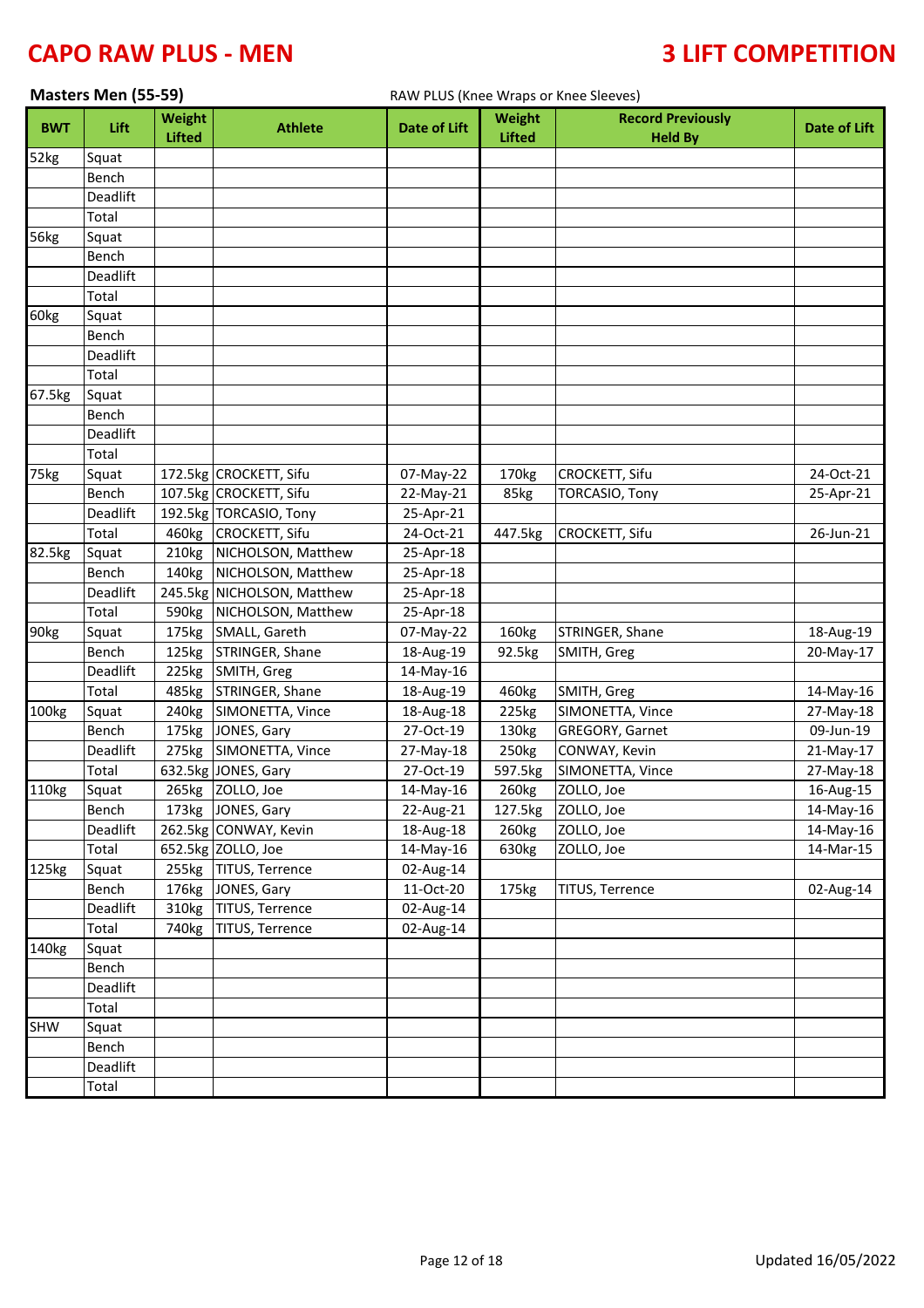| Masters Men (60-64)<br>RAW PLUS (Knee Wraps or Knee Sleeves) |                   |                                |                                           |                        |                         |                                            |                        |
|--------------------------------------------------------------|-------------------|--------------------------------|-------------------------------------------|------------------------|-------------------------|--------------------------------------------|------------------------|
| <b>BWT</b>                                                   | Lift              | <b>Weight</b><br><b>Lifted</b> | <b>Athlete</b>                            | <b>Date of Lift</b>    | Weight<br><b>Lifted</b> | <b>Record Previously</b><br><b>Held By</b> | Date of Lift           |
| 52kg                                                         | Squat             |                                |                                           |                        |                         |                                            |                        |
|                                                              | Bench             |                                |                                           |                        |                         |                                            |                        |
|                                                              | Deadlift          |                                |                                           |                        |                         |                                            |                        |
|                                                              | Total             |                                |                                           |                        |                         |                                            |                        |
| 56kg                                                         | Squat             |                                |                                           |                        |                         |                                            |                        |
|                                                              | Bench             |                                |                                           |                        |                         |                                            |                        |
|                                                              | Deadlift          |                                |                                           |                        |                         |                                            |                        |
|                                                              | Total             |                                |                                           |                        |                         |                                            |                        |
| 60kg                                                         | Squat             |                                |                                           |                        |                         |                                            |                        |
|                                                              | Bench             |                                |                                           |                        |                         |                                            |                        |
|                                                              | Deadlift          |                                |                                           |                        |                         |                                            |                        |
|                                                              | Total             |                                |                                           |                        |                         |                                            |                        |
| 67.5kg                                                       | Squat             |                                |                                           |                        |                         |                                            |                        |
|                                                              | Bench             |                                |                                           |                        |                         |                                            |                        |
|                                                              | Deadlift          |                                |                                           |                        |                         |                                            |                        |
|                                                              | Total             |                                |                                           |                        |                         |                                            |                        |
| 75kg                                                         | Squat             | 176kg                          | AMBROSE, Jim                              | 14-Mar-15              | 175kg                   | AMBROSE, Jim                               | 02-Aug-14              |
|                                                              | Bench             |                                | 127.5kg AMBROSE, Jim                      | 11-Aug-13              |                         |                                            |                        |
|                                                              | Deadlift          | 225kg                          | AMBROSE, Jim                              | 14-Mar-15              | 222.5kg                 | AMBROSE, Jim                               | 02-Aug-14              |
|                                                              | Total             | 526kg                          | AMBROSE, Jim                              | 14-Mar-15              | 522.5kg                 | AMBROSE, Jim                               | 02-Aug-14              |
| 82.5kg                                                       | Squat             | 90 <sub>kg</sub>               | McILWRAITH, Ronald                        | 21-Mar-21              |                         |                                            |                        |
|                                                              | Bench             | 70kg                           | McILWRAITH, Ronald                        | 21-Mar-21              |                         |                                            |                        |
|                                                              | Deadlift          | 130kg                          | McILWRAITH, Ronald                        | 21-Mar-21              |                         |                                            |                        |
|                                                              | Total             | 290 <sub>kg</sub>              | McILWRAITH, Ronald                        | 21-Mar-21              |                         |                                            |                        |
| 90kg                                                         | Squat             | 196kg                          | <b>WATKINS, Simon</b>                     | 07-May-22              | 195kg                   | <b>WATKINS, Simon</b>                      | 20-Feb-22              |
|                                                              | Bench             |                                | 122.5kg WATKINS, Simon                    | 07-May-22              | 115kg                   | <b>WATKINS, Simon</b>                      | 20-Feb-22              |
|                                                              | Deadlift          | 205kg                          | <b>BASKERVILLE, Peter</b>                 | 13-Aug-17              | 200kg                   | BASKERVILLE, Peter                         | 14-Aug-16              |
|                                                              | Total             |                                | 497.5kg WATKINS, Simon                    | 07-May-22              | 487.5kg                 | <b>WATKINS, Simon</b>                      | 20-Feb-22              |
| 100kg                                                        | Squat             |                                | 235kg SIMONETTA, Vince                    | 28-Mar-21              | 205kg                   | <b>BASKERVILLE, Peter</b>                  | 18-Aug-18              |
|                                                              | Bench<br>Deadlift |                                | 140kg GREGORY, Garnet<br>SIMONETTA, Vince | 18-Aug-19<br>27-Feb-22 | 90kg                    | <b>BASKERVILLE, Peter</b>                  | 18-Aug-18<br>28-Mar-21 |
|                                                              |                   | 275kg                          | 615kg SIMONETTA, Vince                    | 27-Feb-22              | 260kg                   | SIMONETTA, Vince                           | 28-Mar-21              |
| 110kg                                                        | Total<br>Squat    | 220 <sub>kg</sub>              | TODD, Allan                               | 22-May-16              | 600kg                   | SIMONETTA, Vince                           |                        |
|                                                              | Bench             | 130 <sub>kg</sub>              | TODD, Allan                               | 22-May-16              |                         |                                            |                        |
|                                                              | Deadlift          | 263kg                          | CONWAY, Kevin                             | 09-Nov-18              | 240kg                   | TODD, Allan                                | 22-May-16              |
|                                                              | Total             | 585kg                          | TODD, Allan                               | 22-May-16              |                         |                                            |                        |
| 125kg                                                        | Squat             | 240 <sub>kg</sub>              | TITUS, Terrence                           | 18-Aug-19              | 225kg                   | TITUS, Terrence                            | 11-May-19              |
|                                                              | Bench             |                                | 162.5kg TITUS, Terrence                   | 11-May-19              |                         |                                            |                        |
|                                                              | Deadlift          | 315kg                          | <b>TITUS, Terrence</b>                    | 11-May-19              |                         |                                            |                        |
|                                                              | Total             | 705kg                          | TITUS, Terrence                           | 18-Aug-19              | 702.5kg                 | TITUS, Terrence                            | 11-May-19              |
| 140kg                                                        | Squat             |                                |                                           |                        |                         |                                            |                        |
|                                                              | Bench             |                                |                                           |                        |                         |                                            |                        |
|                                                              | Deadlift          |                                |                                           |                        |                         |                                            |                        |
|                                                              | Total             |                                |                                           |                        |                         |                                            |                        |
| SHW                                                          | Squat             |                                |                                           |                        |                         |                                            |                        |
|                                                              | Bench             |                                |                                           |                        |                         |                                            |                        |
|                                                              | Deadlift          |                                |                                           |                        |                         |                                            |                        |
|                                                              | Total             |                                |                                           |                        |                         |                                            |                        |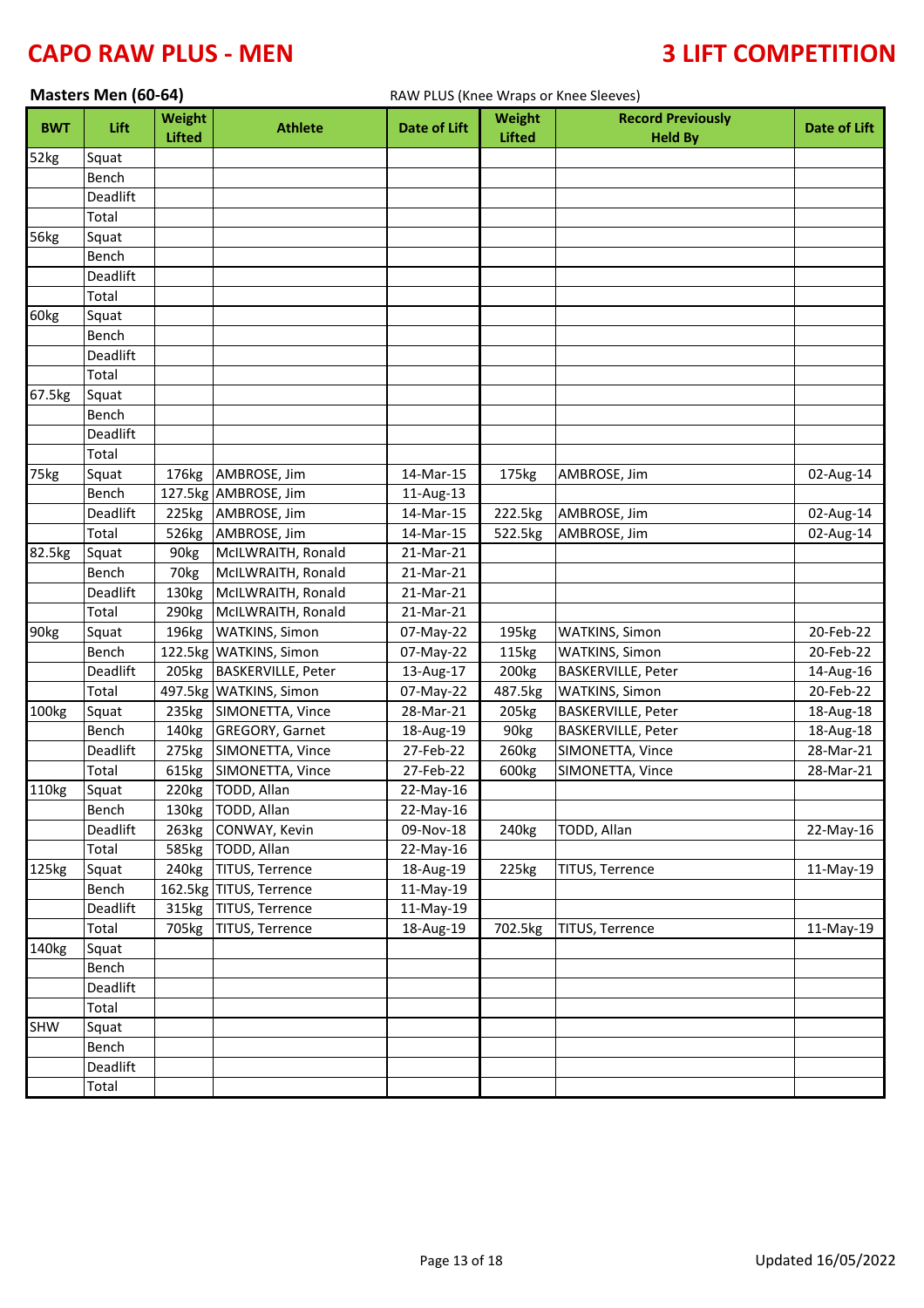| Masters Men (65-69)<br>RAW PLUS (Knee Wraps or Knee Sleeves) |          |                         |                            |                     |                                |                                            |                     |
|--------------------------------------------------------------|----------|-------------------------|----------------------------|---------------------|--------------------------------|--------------------------------------------|---------------------|
| <b>BWT</b>                                                   | Lift     | Weight<br><b>Lifted</b> | <b>Athlete</b>             | <b>Date of Lift</b> | <b>Weight</b><br><b>Lifted</b> | <b>Record Previously</b><br><b>Held By</b> | <b>Date of Lift</b> |
| 52kg                                                         | Squat    |                         |                            |                     |                                |                                            |                     |
|                                                              | Bench    |                         |                            |                     |                                |                                            |                     |
|                                                              | Deadlift |                         |                            |                     |                                |                                            |                     |
|                                                              | Total    |                         |                            |                     |                                |                                            |                     |
| 56kg                                                         | Squat    |                         |                            |                     |                                |                                            |                     |
|                                                              | Bench    |                         |                            |                     |                                |                                            |                     |
|                                                              | Deadlift |                         |                            |                     |                                |                                            |                     |
|                                                              | Total    |                         |                            |                     |                                |                                            |                     |
| 60kg                                                         | Squat    |                         |                            |                     |                                |                                            |                     |
|                                                              | Bench    |                         |                            |                     |                                |                                            |                     |
|                                                              | Deadlift |                         |                            |                     |                                |                                            |                     |
|                                                              | Total    |                         |                            |                     |                                |                                            |                     |
| 67.5kg                                                       | Squat    |                         |                            |                     |                                |                                            |                     |
|                                                              | Bench    |                         |                            |                     |                                |                                            |                     |
|                                                              | Deadlift |                         |                            |                     |                                |                                            |                     |
|                                                              | Total    |                         |                            |                     |                                |                                            |                     |
| 75kg                                                         | Squat    | 165kg                   | AMBROSE, Jim               | 10-Nov-19           | 160kg                          | AMBROSE, Jim                               | 12-Aug-16           |
|                                                              | Bench    | 120kg                   | AMBROSE, Jim               | 12-Aug-16           |                                |                                            |                     |
|                                                              | Deadlift | 220kg                   | AMBROSE, Jim               | 12-Aug-16           |                                |                                            |                     |
|                                                              | Total    | 500kg                   | AMBROSE, Jim               | 12-Aug-16           |                                |                                            |                     |
| 82.5kg                                                       | Squat    | 80kg                    | McILWRAITH, Ronald         | 22-May-21           |                                |                                            |                     |
|                                                              | Bench    | 70kg                    | McILWRAITH, Ronald         | 22-May-21           |                                |                                            |                     |
|                                                              | Deadlift | 130kg                   | McILWRAITH, Ronald         | 22-May-21           |                                |                                            |                     |
|                                                              | Total    | 280kg                   | McILWRAITH, Ronald         | 22-May-21           |                                |                                            |                     |
| 90kg                                                         | Squat    |                         |                            |                     |                                |                                            |                     |
|                                                              | Bench    |                         |                            |                     |                                |                                            |                     |
|                                                              | Deadlift |                         |                            |                     |                                |                                            |                     |
|                                                              | Total    |                         |                            |                     |                                |                                            |                     |
| 100kg                                                        | Squat    |                         | 212.5kg BASKERVILLE, Peter | 22-Aug-21           | 130kg                          | BIRCH, Ron                                 | 02-Aug-14           |
|                                                              | Bench    | 100kg                   | <b>BIRCH, Ron</b>          | 02-Aug-14           |                                |                                            |                     |
|                                                              | Deadlift | 230                     | <b>BASKERVILLE, Peter</b>  | 22-Aug-21           | 185kg                          | BIRCH, Ron                                 | 02-Aug-14           |
|                                                              | Total    |                         | 537.5kg BASKERVILLE, Peter | 22-Aug-21           | 415kg                          | BIRCH, Ron                                 | 02-Aug-14           |
| 110kg                                                        | Squat    |                         | 225kg TITUS, Terrence      | 07-May-22           |                                |                                            |                     |
|                                                              | Bench    |                         | 145kg TITUS, Terrence      | 07-May-22           |                                |                                            |                     |
|                                                              | Deadlift |                         | 305kg TITUS, Terrence      | 07-May-22           |                                |                                            |                     |
|                                                              | Total    |                         | 675kg TITUS, Terrence      | 07-May-22           |                                |                                            |                     |
| 125kg                                                        | Squat    | 215kg                   | TITUS, Terrence            | 22-May-21           |                                |                                            |                     |
|                                                              | Bench    |                         | 145kg TITUS, Terrence      | 22-May-21           |                                |                                            |                     |
|                                                              | Deadlift |                         | 305kg TITUS, Terrence      | 22-May-21           |                                |                                            |                     |
|                                                              | Total    |                         | 665kg TITUS, Terrence      | 22-May-21           |                                |                                            |                     |
| 140 <sub>kg</sub>                                            | Squat    |                         |                            |                     |                                |                                            |                     |
|                                                              | Bench    |                         |                            |                     |                                |                                            |                     |
|                                                              | Deadlift |                         |                            |                     |                                |                                            |                     |
|                                                              | Total    |                         |                            |                     |                                |                                            |                     |
| SHW                                                          | Squat    |                         |                            |                     |                                |                                            |                     |
|                                                              | Bench    |                         |                            |                     |                                |                                            |                     |
|                                                              | Deadlift |                         |                            |                     |                                |                                            |                     |
|                                                              | Total    |                         |                            |                     |                                |                                            |                     |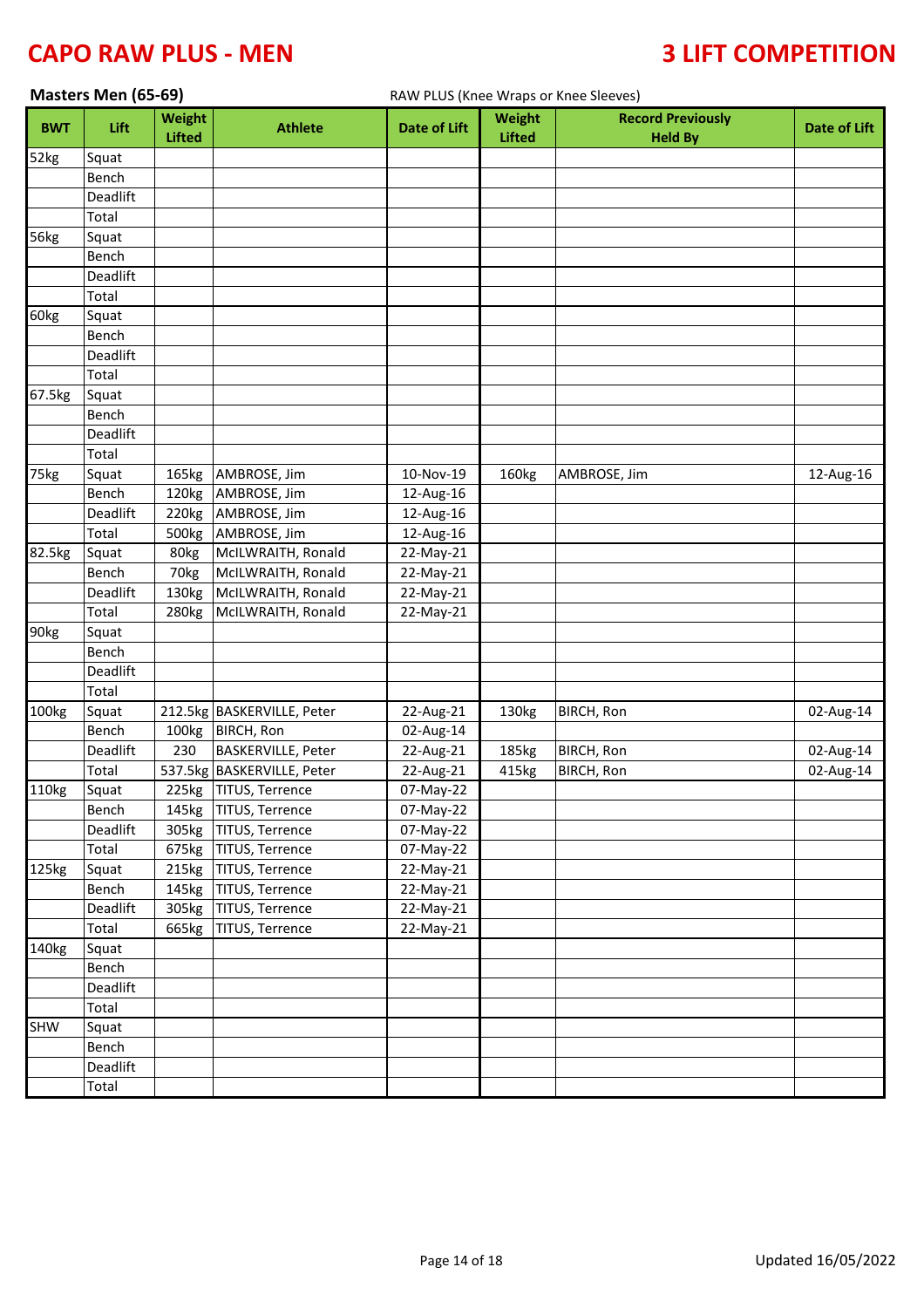# **CAPO RAW PLUS - MEN 4 2008 10 2009 10 2009 10 3 2 2 2 3 2 2 3 2 4 7 2 3 2 4 7 2 3 4 7 2 3 4 7 3 4 7 2 3 4 7 2 4 7 2 4 7 2 4 7 2 4 7 2 4 7 2 4 7 2 4 7 2 4 7 2 4 7 2 4 7 2 4 7 2 4 7 2 4 7 2 4 7 2 4 7 2 4 7 2 4 7 2 4 7 2 4 7**

| Masters Men (70-74)<br>RAW PLUS (Knee Wraps or Knee Sleeves) |                           |                         |                      |                     |                         |                                            |                     |
|--------------------------------------------------------------|---------------------------|-------------------------|----------------------|---------------------|-------------------------|--------------------------------------------|---------------------|
| l,<br><b>BWT</b>                                             | Lift                      | Weight<br><b>Lifted</b> | <b>Athlete</b>       | <b>Date of Lift</b> | Weight<br><b>Lifted</b> | <b>Record Previously</b><br><b>Held By</b> | <b>Date of Lift</b> |
| 52kg                                                         | Squat                     |                         |                      |                     |                         |                                            |                     |
|                                                              | Bench                     |                         |                      |                     |                         |                                            |                     |
|                                                              | Deadlift                  |                         |                      |                     |                         |                                            |                     |
|                                                              | Total                     |                         |                      |                     |                         |                                            |                     |
| 56kg                                                         | Squat                     |                         |                      |                     |                         |                                            |                     |
|                                                              | Bench                     |                         |                      |                     |                         |                                            |                     |
|                                                              | Deadlift                  |                         |                      |                     |                         |                                            |                     |
|                                                              | Total                     |                         |                      |                     |                         |                                            |                     |
| 60kg                                                         | Squat                     |                         |                      |                     |                         |                                            |                     |
|                                                              | Bench                     |                         |                      |                     |                         |                                            |                     |
|                                                              | Deadlift                  |                         |                      |                     |                         |                                            |                     |
|                                                              | Total                     |                         |                      |                     |                         |                                            |                     |
| 67.5kg                                                       | Squat                     |                         |                      |                     |                         |                                            |                     |
|                                                              | Bench                     |                         |                      |                     |                         |                                            |                     |
|                                                              | Deadlift                  |                         |                      |                     |                         |                                            |                     |
|                                                              | $\overline{\text{Total}}$ |                         |                      |                     |                         |                                            |                     |
| 75kg                                                         | Squat                     |                         | 151kg AMBROSE, Jim   | 22-Aug-21           |                         |                                            |                     |
|                                                              | Bench                     |                         | 112.5kg AMBROSE, Jim | 22-Aug-21           |                         |                                            |                     |
|                                                              | Deadlift                  |                         | 215kg AMBROSE, Jim   | 22-Aug-21           |                         |                                            |                     |
|                                                              | Total                     |                         | 477.5kg AMBROSE, Jim | 22-Aug-21           |                         |                                            |                     |
| 82.5kg                                                       | Squat                     |                         |                      |                     |                         |                                            |                     |
|                                                              | Bench                     |                         |                      |                     |                         |                                            |                     |
|                                                              | Deadlift                  |                         |                      |                     |                         |                                            |                     |
|                                                              | Total                     |                         |                      |                     |                         |                                            |                     |
| 90kg                                                         | Squat                     |                         |                      |                     |                         |                                            |                     |
|                                                              | Bench                     |                         |                      |                     |                         |                                            |                     |
|                                                              | Deadlift                  |                         |                      |                     |                         |                                            |                     |
|                                                              | Total                     |                         |                      |                     |                         |                                            |                     |
| 100kg                                                        | Squat                     |                         |                      |                     |                         |                                            |                     |
|                                                              | Bench                     |                         |                      |                     |                         |                                            |                     |
|                                                              | Deadlift                  |                         |                      |                     |                         |                                            |                     |
|                                                              | Total<br>Squat            |                         |                      |                     |                         |                                            |                     |
| 110kg                                                        | Bench                     |                         |                      |                     |                         |                                            |                     |
|                                                              | Deadlift                  |                         |                      |                     |                         |                                            |                     |
|                                                              | Total                     |                         |                      |                     |                         |                                            |                     |
| 125kg                                                        | Squat                     |                         |                      |                     |                         |                                            |                     |
|                                                              | Bench                     |                         |                      |                     |                         |                                            |                     |
|                                                              | Deadlift                  |                         |                      |                     |                         |                                            |                     |
|                                                              | Total                     |                         |                      |                     |                         |                                            |                     |
| 140kg                                                        | Squat                     |                         |                      |                     |                         |                                            |                     |
|                                                              | Bench                     |                         |                      |                     |                         |                                            |                     |
|                                                              | Deadlift                  |                         |                      |                     |                         |                                            |                     |
|                                                              | Total                     |                         |                      |                     |                         |                                            |                     |
| <b>SHW</b>                                                   | Squat                     |                         |                      |                     |                         |                                            |                     |
|                                                              | Bench                     |                         |                      |                     |                         |                                            |                     |
|                                                              | Deadlift                  |                         |                      |                     |                         |                                            |                     |
|                                                              | Total                     |                         |                      |                     |                         |                                            |                     |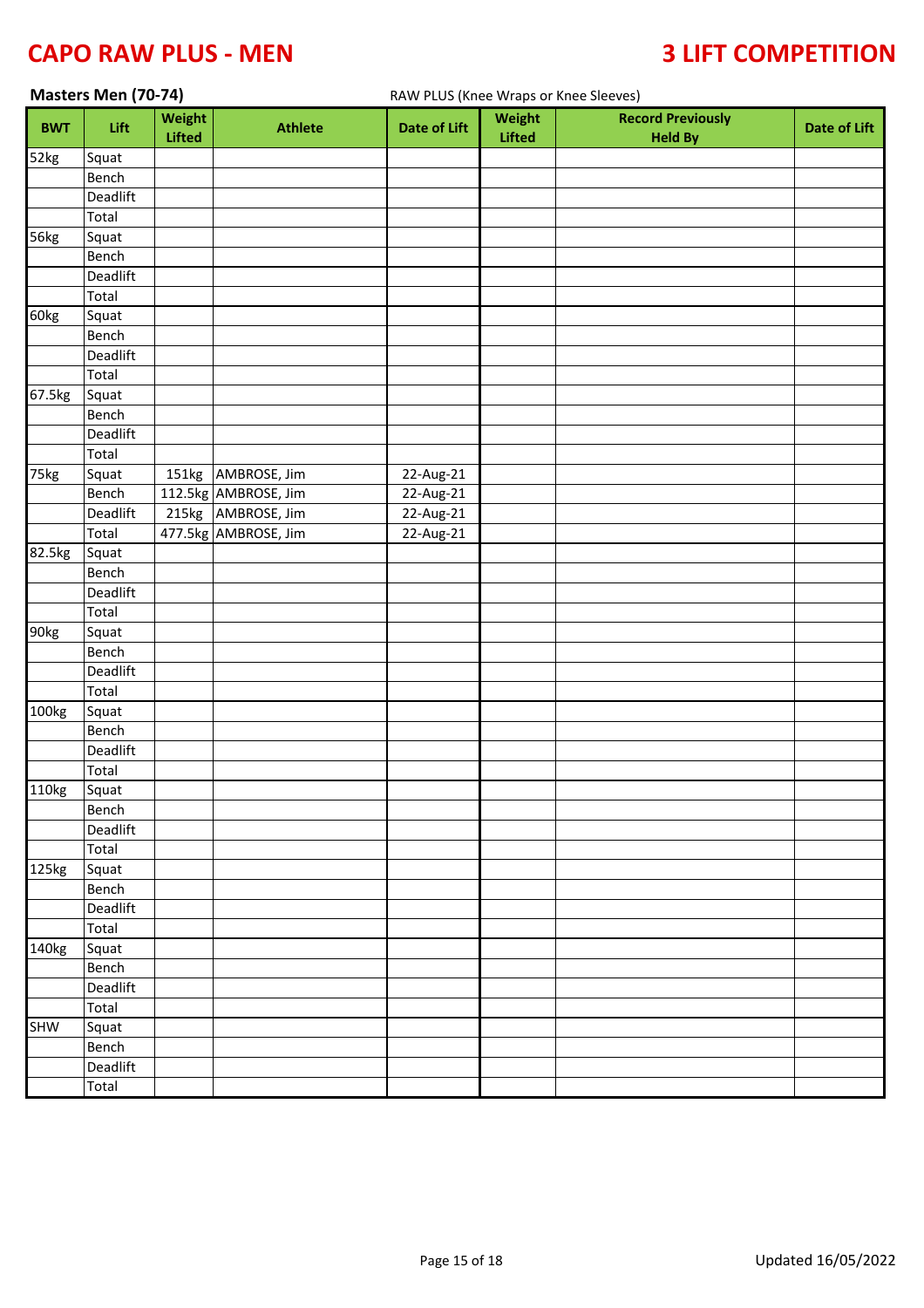| Masters Men (75-79)<br>RAW PLUS (Knee Wraps or Knee Sleeves) |          |                         |                    |                         |                         |                                            |                     |
|--------------------------------------------------------------|----------|-------------------------|--------------------|-------------------------|-------------------------|--------------------------------------------|---------------------|
| <b>BWT</b>                                                   | Lift     | Weight<br><b>Lifted</b> | <b>Athlete</b>     | <b>Date of Lift</b>     | Weight<br><b>Lifted</b> | <b>Record Previously</b><br><b>Held By</b> | <b>Date of Lift</b> |
| 52kg                                                         | Squat    |                         |                    |                         |                         |                                            |                     |
|                                                              | Bench    |                         |                    |                         |                         |                                            |                     |
|                                                              | Deadlift |                         |                    |                         |                         |                                            |                     |
|                                                              | Total    |                         |                    |                         |                         |                                            |                     |
| 56kg                                                         | Squat    |                         |                    |                         |                         |                                            |                     |
|                                                              | Bench    |                         |                    |                         |                         |                                            |                     |
|                                                              | Deadlift |                         |                    |                         |                         |                                            |                     |
|                                                              | Total    |                         |                    |                         |                         |                                            |                     |
| 60kg                                                         | Squat    |                         |                    |                         |                         |                                            |                     |
|                                                              | Bench    |                         |                    |                         |                         |                                            |                     |
|                                                              | Deadlift |                         |                    |                         |                         |                                            |                     |
|                                                              | Total    |                         |                    |                         |                         |                                            |                     |
| 67.5kg                                                       | Squat    |                         |                    |                         |                         |                                            |                     |
|                                                              | Bench    |                         |                    |                         |                         |                                            |                     |
|                                                              | Deadlift |                         |                    |                         |                         |                                            |                     |
|                                                              | Total    |                         |                    |                         |                         |                                            |                     |
| 75kg                                                         | Squat    |                         |                    |                         |                         |                                            |                     |
|                                                              | Bench    |                         |                    |                         |                         |                                            |                     |
|                                                              | Deadlift |                         |                    |                         |                         |                                            |                     |
|                                                              | Total    |                         |                    |                         |                         |                                            |                     |
| 82.5kg                                                       | Squat    |                         |                    |                         |                         |                                            |                     |
|                                                              | Bench    |                         |                    |                         |                         |                                            |                     |
|                                                              | Deadlift |                         |                    |                         |                         |                                            |                     |
|                                                              | Total    |                         |                    |                         |                         |                                            |                     |
| 90kg                                                         | Squat    |                         | 155kg BORG, Reno   | 21-Nov-14               |                         |                                            |                     |
|                                                              | Bench    |                         | 112.5kg BORG, Reno | 21-Nov-14               |                         |                                            |                     |
|                                                              | Deadlift |                         | 190kg BORG, Reno   | 21-Nov-14               |                         |                                            |                     |
|                                                              | Total    |                         | 455kg BORG, Reno   | 21-Nov-14               |                         |                                            |                     |
| 100kg                                                        | Squat    |                         | 100kg BIRCH, Ron   | 22-May-21               |                         |                                            |                     |
|                                                              | Bench    | 85kg                    | <b>BIRCH, Ron</b>  | 22-May-21               |                         |                                            |                     |
|                                                              | Deadlift |                         | 145kg BIRCH, Ron   | 22-May-21               |                         |                                            |                     |
|                                                              | Total    |                         | 330kg BIRCH, Ron   | $\overline{2}$ 2-May-21 |                         |                                            |                     |
| 110kg                                                        | Squat    |                         |                    |                         |                         |                                            |                     |
|                                                              | Bench    |                         |                    |                         |                         |                                            |                     |
|                                                              | Deadlift |                         |                    |                         |                         |                                            |                     |
|                                                              | Total    |                         |                    |                         |                         |                                            |                     |
| 125kg                                                        | Squat    |                         |                    |                         |                         |                                            |                     |
|                                                              | Bench    |                         |                    |                         |                         |                                            |                     |
|                                                              | Deadlift |                         |                    |                         |                         |                                            |                     |
|                                                              | Total    |                         |                    |                         |                         |                                            |                     |
| 140kg                                                        | Squat    |                         |                    |                         |                         |                                            |                     |
|                                                              | Bench    |                         |                    |                         |                         |                                            |                     |
|                                                              | Deadlift |                         |                    |                         |                         |                                            |                     |
|                                                              | Total    |                         |                    |                         |                         |                                            |                     |
| SHW                                                          | Squat    |                         |                    |                         |                         |                                            |                     |
|                                                              | Bench    |                         |                    |                         |                         |                                            |                     |
|                                                              | Deadlift |                         |                    |                         |                         |                                            |                     |
|                                                              | Total    |                         |                    |                         |                         |                                            |                     |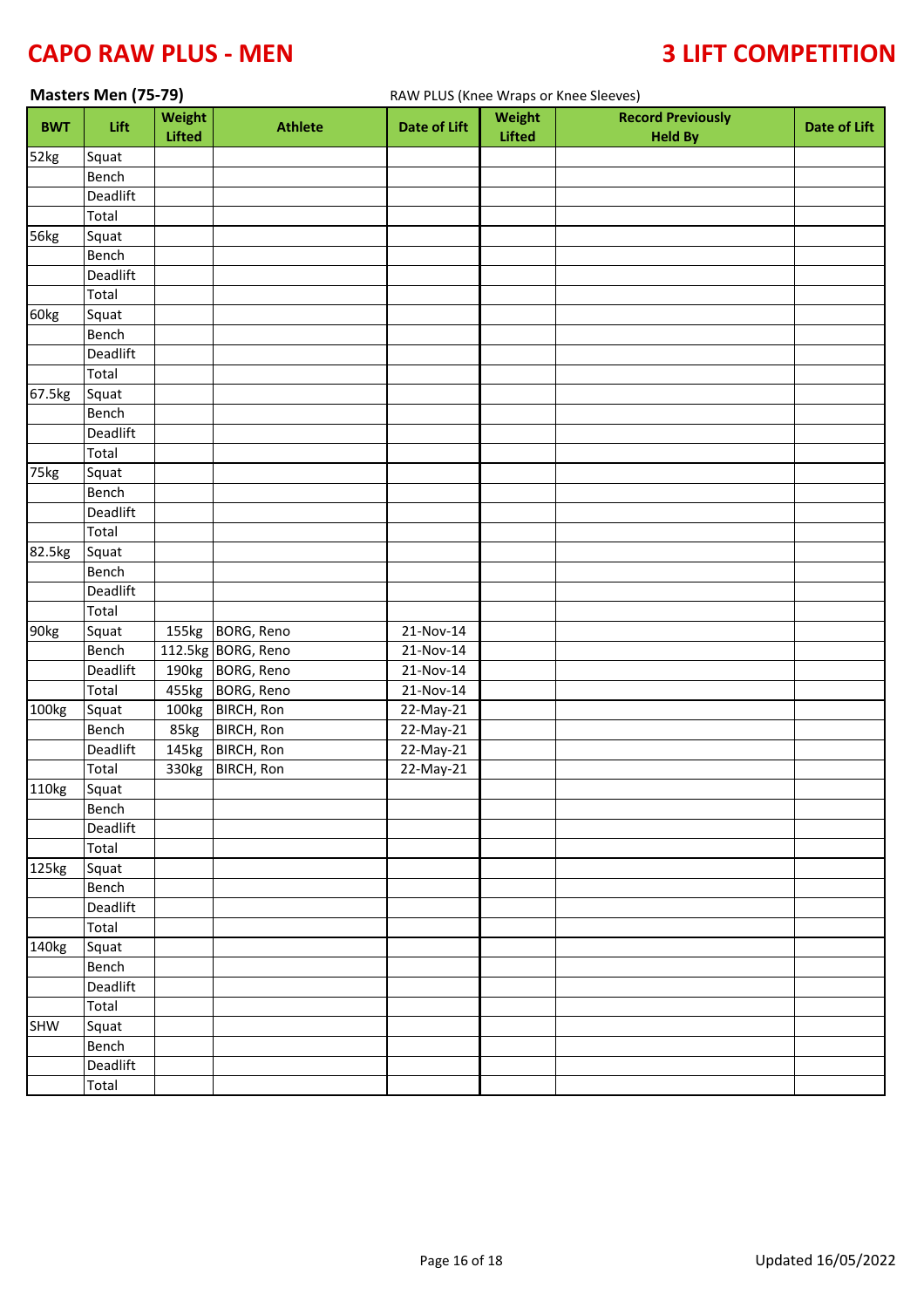### **CAPO RAW PLUS - MEN 4 2008 10 2009 10 3 2 2 3 2 2 3 2 3 2 4 3 2 4 3 4 3 4 4 5 4 6 7 7 8 4 6 7 7 8 7 7 8 7 7 8 7 7 8 7 7 8 7 7 8 7 7 8 7 7 8 7 7 8 7 7 8 7 7 8 7 7 8 7 7 8 7 7 8 7 7 8 7 7 8 7 7 8 7 7 8 7 7 8 7 7 8 7 7 8 7 7**

|            | Masters Men (80-84) |                         |                       | RAW PLUS (Knee Wraps or Knee Sleeves) |                         |                                            |                     |
|------------|---------------------|-------------------------|-----------------------|---------------------------------------|-------------------------|--------------------------------------------|---------------------|
| <b>BWT</b> | Lift                | Weight<br><b>Lifted</b> | <b>Athlete</b>        | <b>Date of Lift</b>                   | Weight<br><b>Lifted</b> | <b>Record Previously</b><br><b>Held By</b> | <b>Date of Lift</b> |
| 52kg       | Squat               |                         |                       |                                       |                         |                                            |                     |
|            | Bench               |                         |                       |                                       |                         |                                            |                     |
|            | Deadlift            |                         |                       |                                       |                         |                                            |                     |
|            | Total               |                         |                       |                                       |                         |                                            |                     |
| 56kg       | Squat               |                         |                       |                                       |                         |                                            |                     |
|            | Bench               |                         |                       |                                       |                         |                                            |                     |
|            | Deadlift            |                         |                       |                                       |                         |                                            |                     |
|            | Total               |                         |                       |                                       |                         |                                            |                     |
| 60kg       | Squat               |                         |                       |                                       |                         |                                            |                     |
|            | Bench               |                         |                       |                                       |                         |                                            |                     |
|            | Deadlift            |                         |                       |                                       |                         |                                            |                     |
|            | Total               |                         |                       |                                       |                         |                                            |                     |
| 67.5kg     | Squat               |                         |                       |                                       |                         |                                            |                     |
|            | Bench               |                         |                       |                                       |                         |                                            |                     |
|            | Deadlift            |                         |                       |                                       |                         |                                            |                     |
|            | Total               |                         |                       |                                       |                         |                                            |                     |
| 75kg       | Squat               |                         |                       |                                       |                         |                                            |                     |
|            | Bench               |                         |                       |                                       |                         |                                            |                     |
|            | Deadlift            |                         |                       |                                       |                         |                                            |                     |
|            | Total               |                         |                       |                                       |                         |                                            |                     |
| 82.5kg     | Squat               |                         | 100kg ZWAAN, Adrian   | 25-Apr-22                             |                         |                                            |                     |
|            | Bench               | 55kg                    | ZWAAN, Adrian         | 25-Apr-22                             |                         |                                            |                     |
|            | Deadlift            |                         | 150kg ZWAAN, Adrian   | 25-Apr-22                             |                         |                                            |                     |
|            | Total               |                         | 305kg ZWAAN, Adrian   | 25-Apr-22                             |                         |                                            |                     |
| 90kg       | Squat               |                         | 107.5kg ZWAAN, Adrian | 18-May-19                             |                         |                                            |                     |
|            | Bench               | 70kg                    | ZWAAN, Adrian         | 18-May-19                             |                         |                                            |                     |
|            | Deadlift            |                         | 155kg ZWAAN, Adrian   | 18-May-19                             |                         |                                            |                     |
|            | Total               |                         | 332.5kg ZWAAN, Adrian | 18-May-19                             |                         |                                            |                     |
| 100kg      | Squat               |                         |                       |                                       |                         |                                            |                     |
|            | Bench               |                         |                       |                                       |                         |                                            |                     |
|            | Deadlift            |                         |                       |                                       |                         |                                            |                     |
|            | Total               |                         |                       |                                       |                         |                                            |                     |
| 110kg      | Squat               |                         |                       |                                       |                         |                                            |                     |
|            | Bench               |                         |                       |                                       |                         |                                            |                     |
|            | Deadlift            |                         |                       |                                       |                         |                                            |                     |
|            | Total               |                         |                       |                                       |                         |                                            |                     |
| 125kg      | Squat               |                         |                       |                                       |                         |                                            |                     |
|            | Bench               |                         |                       |                                       |                         |                                            |                     |
|            | Deadlift            |                         |                       |                                       |                         |                                            |                     |
|            | Total               |                         |                       |                                       |                         |                                            |                     |
| 140kg      | Squat               |                         |                       |                                       |                         |                                            |                     |
|            | Bench               |                         |                       |                                       |                         |                                            |                     |
|            | Deadlift            |                         |                       |                                       |                         |                                            |                     |
|            | Total               |                         |                       |                                       |                         |                                            |                     |
| SHW        | Squat               |                         |                       |                                       |                         |                                            |                     |
|            | Bench               |                         |                       |                                       |                         |                                            |                     |
|            | Deadlift            |                         |                       |                                       |                         |                                            |                     |
|            | Total               |                         |                       |                                       |                         |                                            |                     |